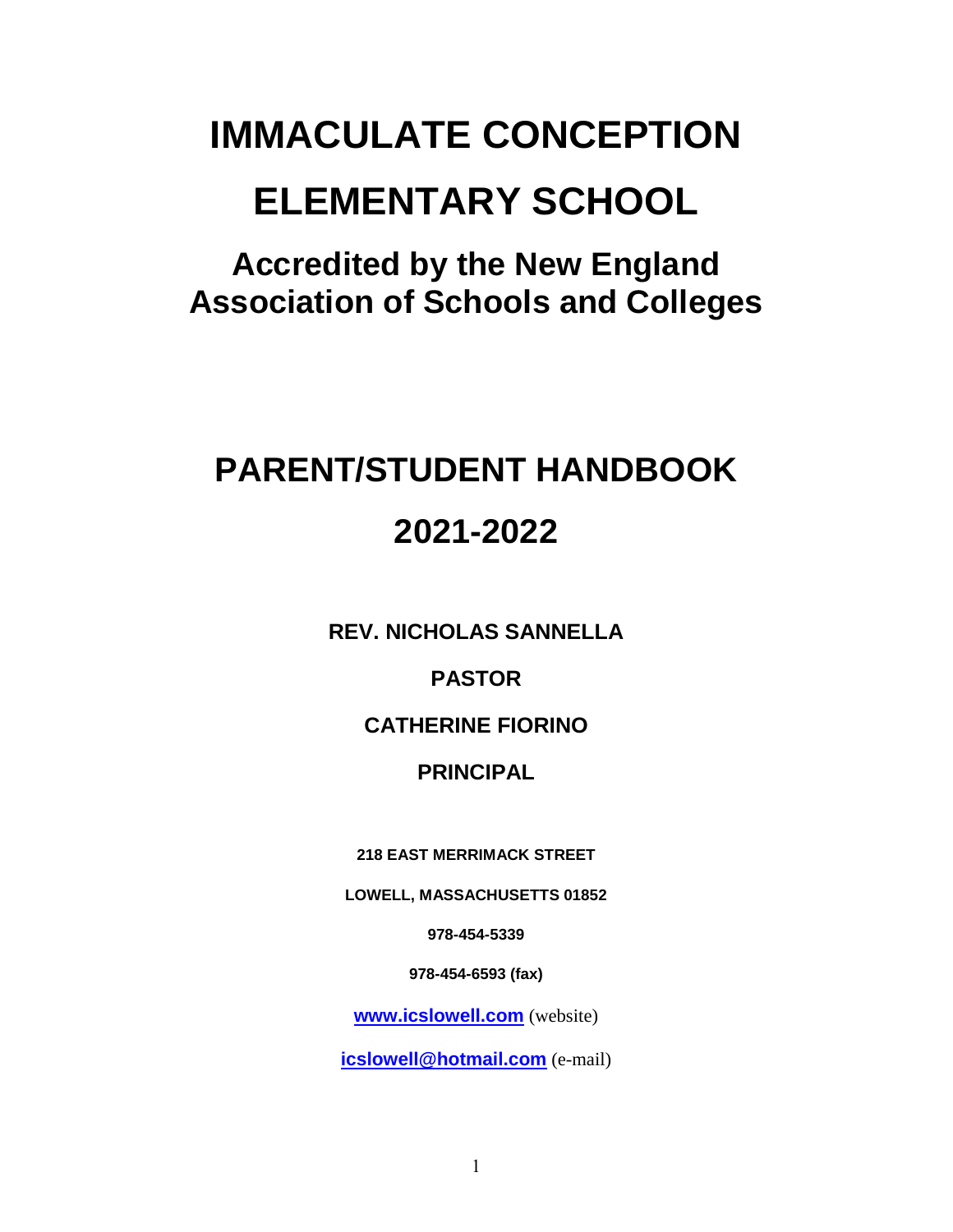#### **TABLEOF CONTENTS**

| <b>INTRODUCTION</b>                       | 4              |
|-------------------------------------------|----------------|
| <b>MISSION STATEMENT</b>                  | 4              |
| <b>ARCHDIOCESAN POLICY FOR ADMITTANCE</b> | 4              |
| <b>SCHOOL PHILOSOPHY</b>                  | 5              |
| <b>MESSAGE TO PARENTS</b>                 | 5              |
| <b>FACULTY 2019-2020</b>                  | 6              |
| <b>AUTHORIZED PERSONNEL</b>               | $\overline{7}$ |
| <b>ADMISSIONS POLICY</b>                  | $\overline{7}$ |
| <b>ATHLETIC CODE OF ETHICS</b>            | 8              |
| <b>ATTENDANCE</b>                         | 8              |
| <b>SCHOOL HOURS</b>                       | 9              |
| <b>BEFORE SCHOOL PROGRAM</b>              | 10             |
| <b>BOOKS-EQUIPMENT-MATERIALS</b>          | 10             |
| <b>BULLYING</b>                           | 10             |
| <b>BUS</b>                                | 11             |
| <b>CANCELLATIONS</b>                      | 11             |
| <b>CARE OF SCHOOL PROPERTY</b>            | 11             |
| <b>COMMUNICATIONS</b>                     | $12 \,$        |
| <b>COMPLAINTS</b>                         | 12             |
| <b>COMPUTER/INTERNET POLICY</b>           | 12             |
| <b>CONFERENCES</b>                        | 13             |
| DETENTION/SUSPENSION/EXPULSION            | 14             |
| <b>CHILD ABUSE LAWS</b>                   | 15             |
| <b>DISMISSAL</b>                          | 15             |
| <b>DRESS CODE</b>                         | 16             |
| <b>UNIFORMS</b>                           | 16             |
| <b>GYM UNIFORM</b>                        | 18             |
| <b>SKI MONDAYS</b>                        | 19             |
| <b>DRESS DOWN DAY-JEAN DAY</b>            | 19             |
| <b>ENTRANCE</b>                           | 20             |
| <b>EVALUATION AND TESTING</b>             | 21             |
| <b>EXTRACURRICULAR ACTIVITIES</b>         | 21             |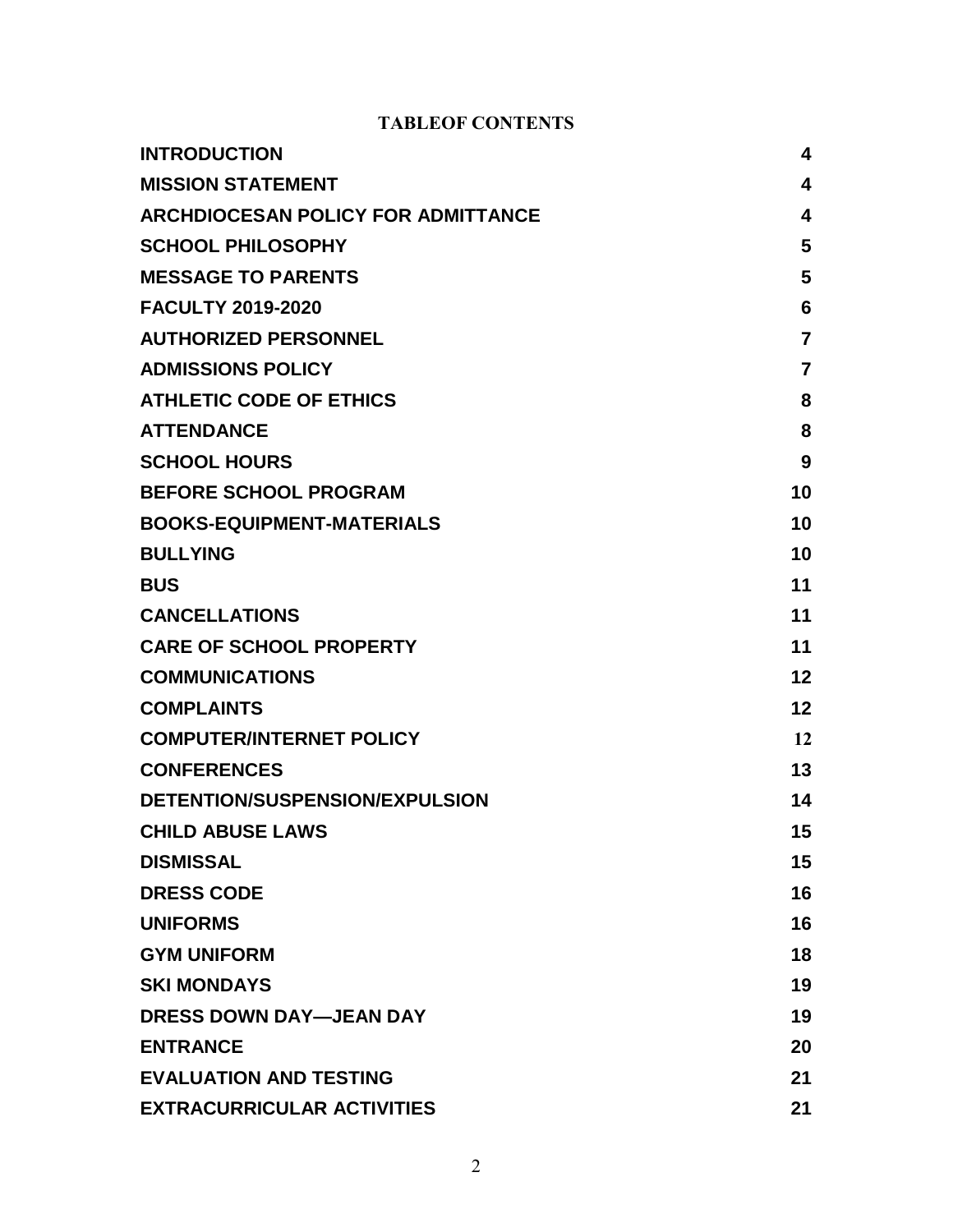| <b>FIELD TRIPS</b>                                      | 21 |
|---------------------------------------------------------|----|
| <b>FINANCIAL AID</b>                                    | 22 |
| <b>FIRE DRILLS/CRISIS PLANS</b>                         | 23 |
| <b>HOMEWORK</b>                                         | 23 |
| <b>HOMEWORK CLUB</b>                                    | 23 |
| <b>HONOR ROLL</b>                                       | 24 |
| <b>KIDS' CLUB</b>                                       | 24 |
| <b>LAVATORIES</b>                                       | 24 |
| <b>LUNCH</b>                                            | 24 |
| <b>PROGRESS REPORTS</b>                                 | 25 |
| <b>PROMOTION/RETENTION POLICY</b>                       | 25 |
| <b>PUPIL RECORD CARD</b>                                | 26 |
| <b>RECESS</b>                                           | 26 |
| <b>REFUND POLICY</b>                                    | 27 |
| <b>REPORT CARDS</b>                                     | 27 |
| <b>RESPECT FOR INDIVIDUALS</b>                          | 28 |
| <b>RESPECT FOR TEACHERS</b>                             | 28 |
| <b>IMMACULATE CONCEPTION PARENT ASSOCIATION</b>         | 28 |
| <b>SCHOOL NURSE</b>                                     | 28 |
| <b>TELEPHONE</b>                                        | 28 |
| <b>CELL PHONE/ ELECTRONICS POLICY</b>                   | 28 |
| TUITION, REGISTRATION, BOOK AND GRADUATION FEE PAYMENTS | 32 |
| <b>VISITORS</b>                                         | 32 |
| <b>WITHDRAWALS</b>                                      | 33 |
| REMOTE LEARNING ETIQUETTE ZOOM AND GOOGLE MEETS         | 34 |
| IMMACULATE CONCEPTION SCHOOL PARENT ASSOCIATION (ICSPA) | 35 |
| <b>PARENT RESPONSE FORM</b>                             | 36 |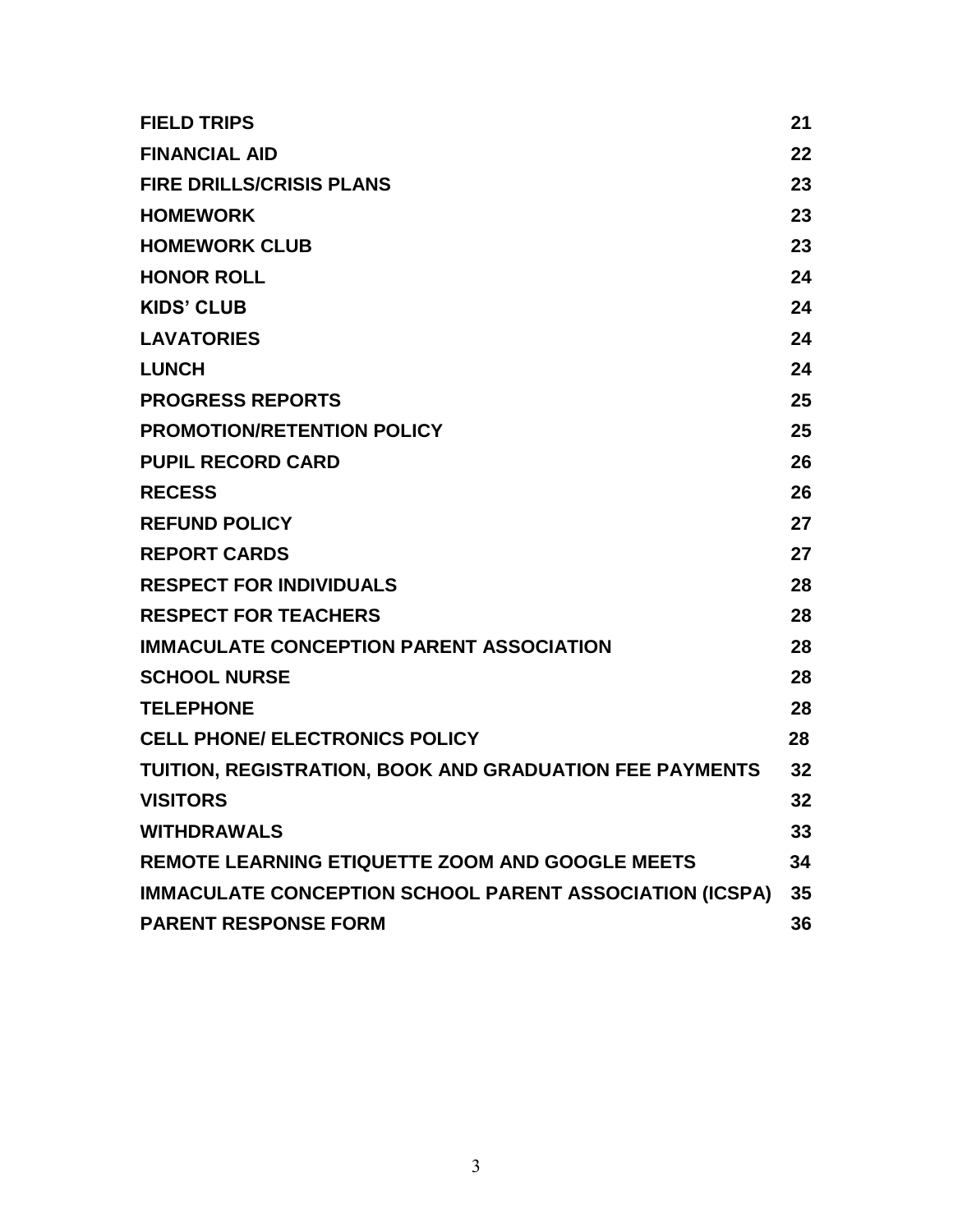### **INTRODUCTION**

This handbook has been prepared to provide information regarding the policies and procedures of the Immaculate Conception School. Upon review of this document, please sign the attached page and return it with your son or daughter on the first day of school.

### **MISSION STATEMENT**

**I**MMACULATE **C**ONCEPTION SCHOOL FOSTERS **S**TUDENTS IN A **C**ATHOLIC COMMUNITY WITH A **H**IGHLY DEDICATED STAFF, CENTERED ON **O**UTSTANDING ACADEMIC EXCELLENCE, **O**NGOING COMMITMENT TO SERVICE, AND A **L**OVE FOR LEARNING

#### **ARCHDIOCESAN POLICY FOR ADMITTANCE**

The goal of our Catholic Schools is to present our Catholic faith and Catholic teaching to our students in a rigorous academic, spiritual and moral education program. Catholic school students strive for high achievement, are taught to love and worship God, and live in the Gospel teachings. Catholic school students work together, build community and give service to others.

 Our schools welcome and does not discriminate against or exclude any categories of students. Admission is dependant both on academic qualifications and the desire to promote what is in the best interest of the student. Students are considered "academically qualified" if they meet a school's written academic criteria for admission. Academically qualified Catholic students may be given priority for admission to Catholic Schools.

 Parent(s)/guardian(s) of students in Catholic schools must accept and understand that the teachings of the Catholic Church are an essential and required part of the curriculum.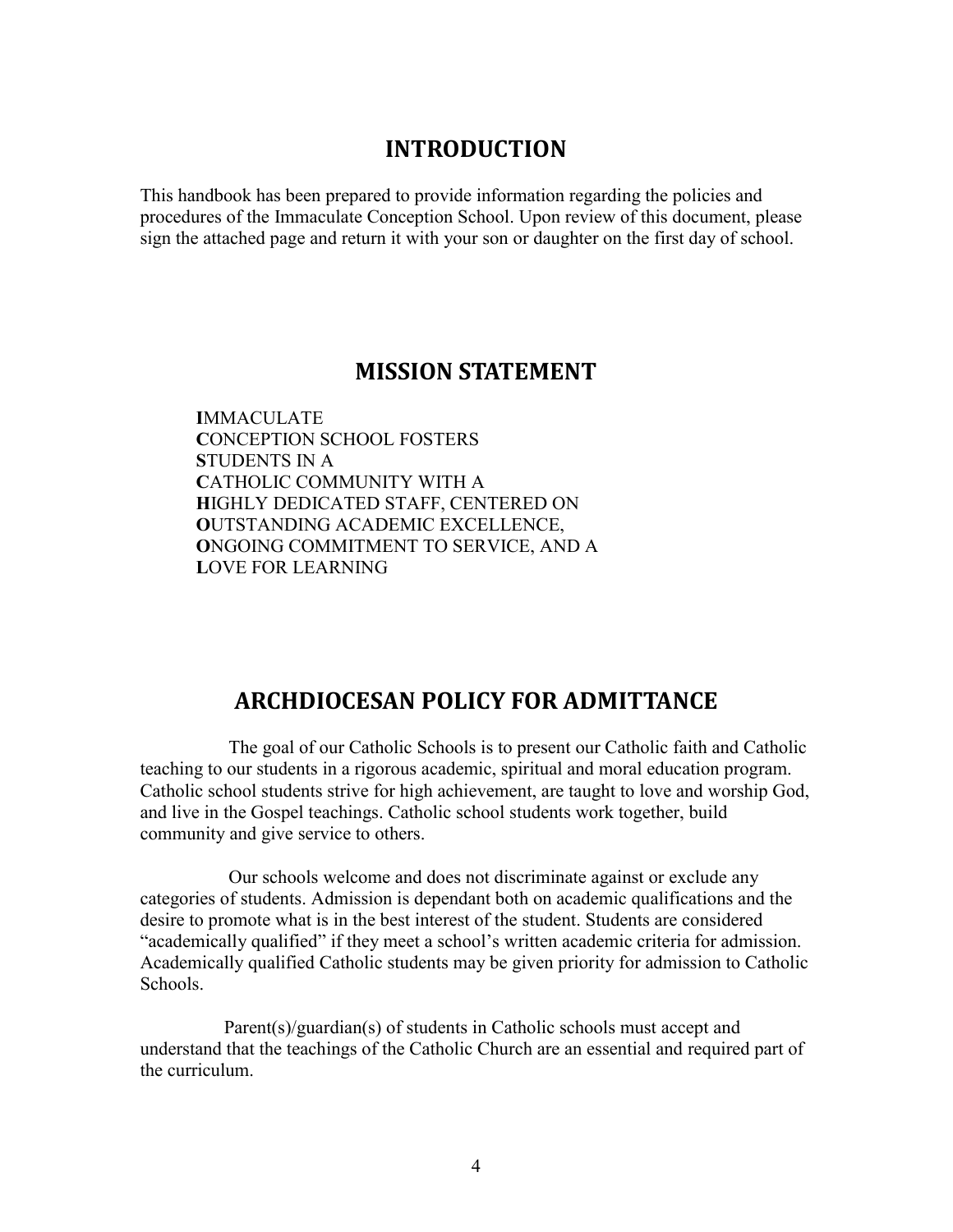### **SCHOOL PHILOSOPHY**

 Immaculate Conception School strives to create a Christian environment for the growth of all members, students, families and staff, in a supportive community of friends in Christ. We endeavor to assist in the development of the child's potential and sense of wonder. We aim to provide each student with instruction and activities to build self-esteem, to be grounded in the doctrine and tradition of the church, to achieve academic success, and to foster a commitment to social justice. We seek to guide the child to live as a creative, competent and caring person, and to share in his/her growth of faith in Christ. We believe this growing in faith is nurtured by our shared prayerful response to each day's joys and trials, and our awareness of the needs of the greater community around us. Our vision is to develop the whole person through growth in faith, in knowledge, in virtue, and in service.

### **MESSAGE TO PARENTS**

The privilege of a child brings with it a God-given responsibility. The development of a child is the responsibility of parents, (their first teachers) with the assistance of our Catholic School. Both parents and the school community must set forth the child on his/her road to God. We will work together to develop the basic needs of your child to love, to be loved, and to achieve. We welcome the opportunity during the coming academic year to share with you this God-given task of educating your child.

The school will try its utmost to meet your child's spiritual, intellectual and social needs. By doing this, we aim to aid your child in becoming a well-adjusted, responsible young Christian.

In order to provide your child the best education that the Immaculate Conception School can offer, we need more than your good will. We desire and require your whole-hearted cooperation. Together, the policies set forth in this handbook are to assist us in achieving our educational goals. We realize the confidence you have placed in us and we will endeavor to bring about the academic, social and spiritual development of your child.

#### **IMMACULATE CONCEPTION SCHOOL 218 E. Merrimack St. Lowell, MA 01852**

**978-454-5339 978-454-6293 (Fax)**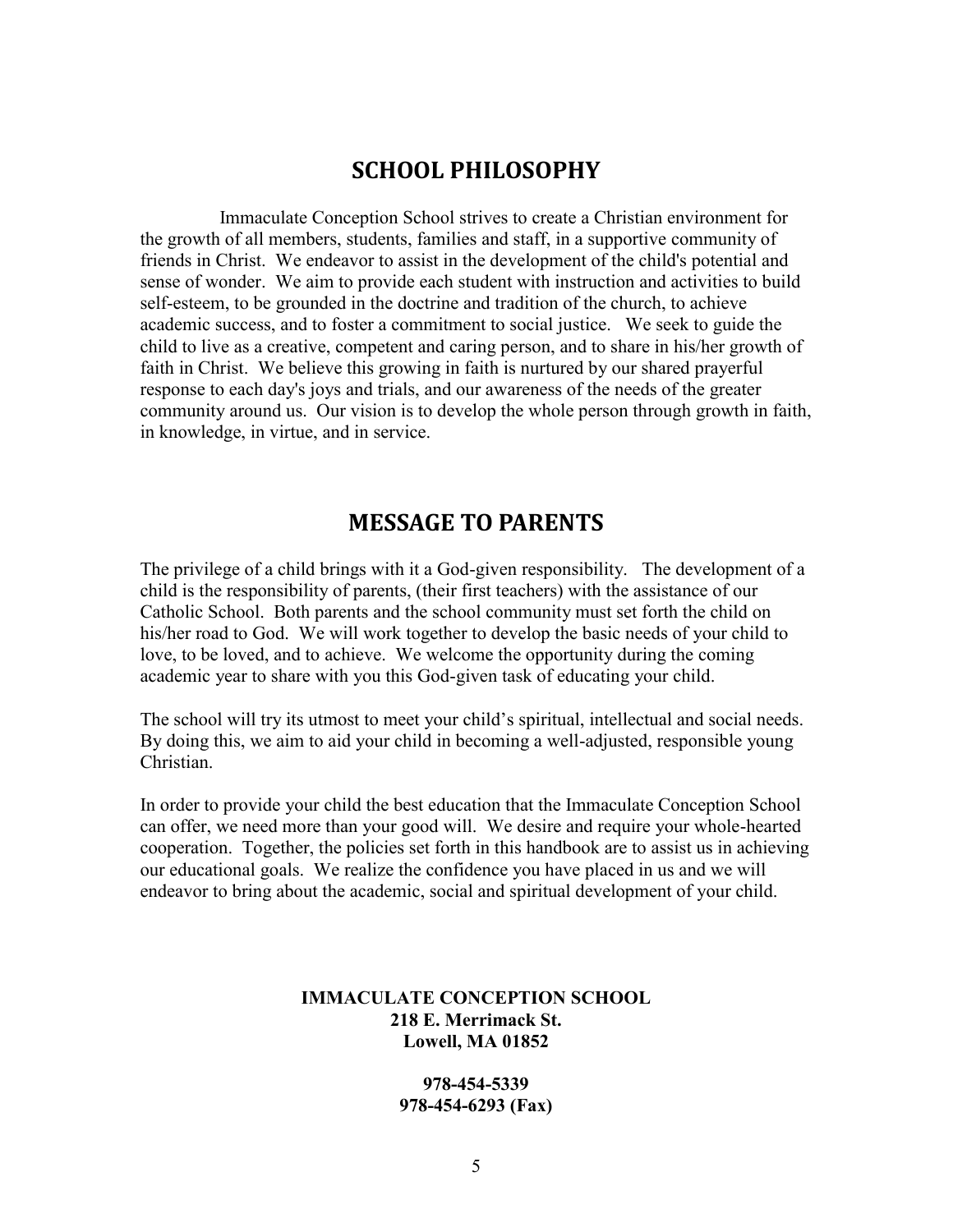### **FACULTY 2021-2022**

| <b>Director</b>   |                                       | Rev. Nicholas Sannella |
|-------------------|---------------------------------------|------------------------|
| Principal         |                                       | Miss Catherine Fiorino |
|                   |                                       | Mrs. Karen Mercuri     |
|                   |                                       | Mrs. Cynthia Hanley    |
|                   |                                       | Miss Pam Marquis       |
|                   |                                       | Mrs. Amanda Chretien   |
| Grade 1           |                                       | Miss Amy Donovan       |
|                   |                                       | Ms Katie Brownlie      |
| <b>Grade 2</b>    |                                       | Mrs. Kathleen Lawton   |
| Grade 3           |                                       | Mrs. Kelly Farias      |
|                   |                                       | Mrs. Patti Dalimonte   |
| Grade 4           |                                       | Mrs. Sue Normandin     |
|                   |                                       | Miss Emily Caplice     |
| Grade 5           |                                       | Miss Laura Plona       |
|                   |                                       | Miss Christie Mercuri  |
| Grade 6           |                                       | Mrs. Leeann Plona      |
| Grade 7           |                                       | Mrs. Teri Buckley      |
| Grade 8           |                                       | Miss Heather Chiros    |
|                   |                                       | Mrs. Jennifer Gray     |
| Art               |                                       | Mrs. Noelle Crowley    |
| Computer          |                                       | Ms. Linnea Brown       |
| <b>Music PK-8</b> |                                       | Ms. Irene Lavallee     |
|                   |                                       | <b>TBD</b>             |
|                   |                                       | Mrs. Vina Troianello   |
|                   |                                       | Mrs. Judith Papp       |
|                   | Family Liaison/Admissions Coordinator | Mrs. Melissa Shemchuk  |
|                   |                                       | Lisa Silva             |
|                   |                                       | Miss Pam Marquis       |
|                   |                                       | Miss Catherine Fiorino |
|                   |                                       | Mr. Wayne Taylor       |

### **AUTHORIZED PERSONNEL**

Authorized personnel in and about the school include: administrative assistant, school nurse, librarian, music/art/computer/physical education/PK teachers, teacher's aides, custodian, lunch coordinator and all other people approved by the principal to work in Immaculate Conception School. All faculty and staff have undergone background checks and have taken the VIRTUS child safety program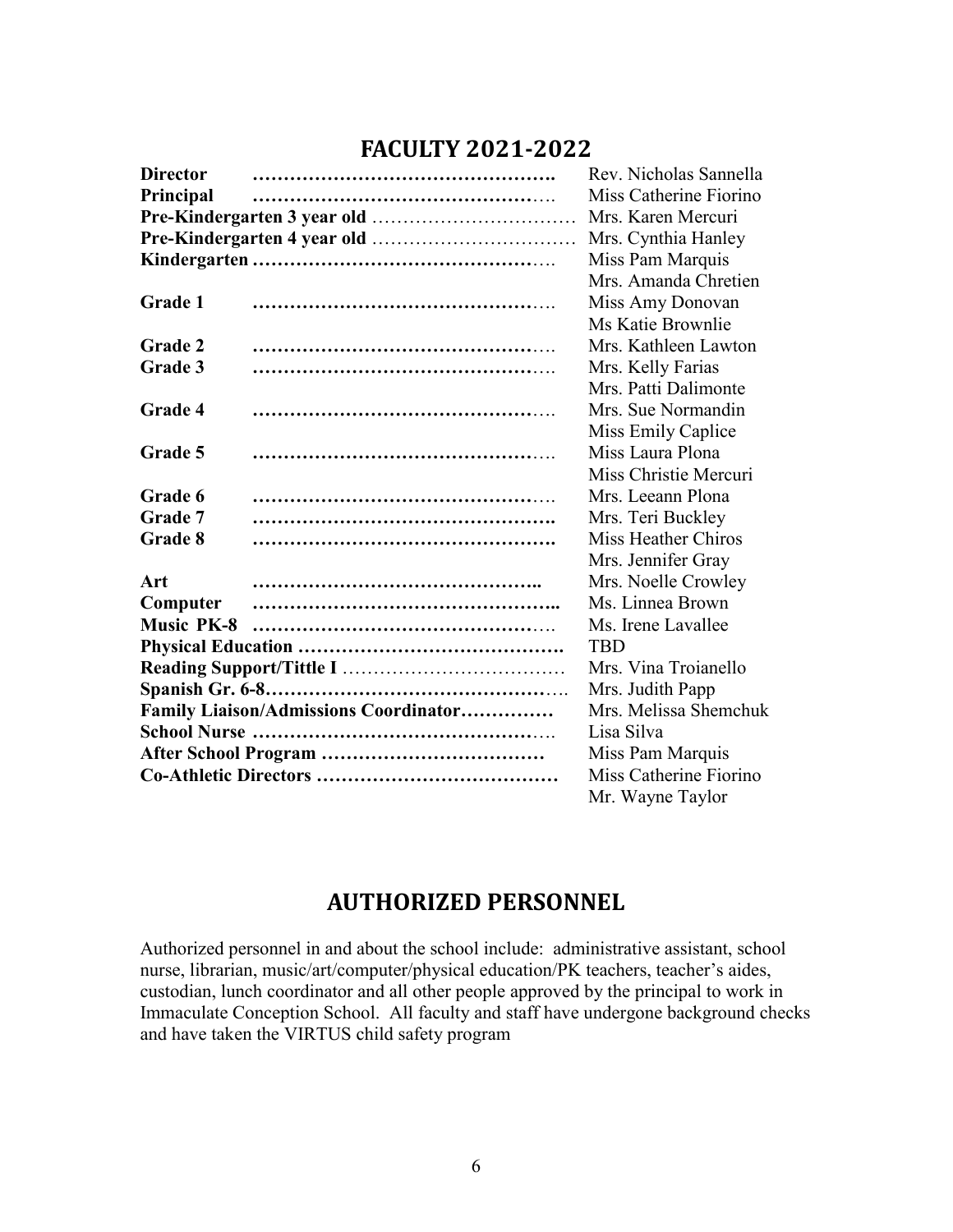### **ADMISSIONS POLICY**

Immaculate Conception School does not discriminate on the basis of gender, race, color, national origin, or religion in the selection of students. Every Catholic child, whether his/her parents are Catholic or not, has a right to a Catholic education. Neither race nor national origin is to prevent a child from being accepted in the school. Non-Catholic children are eligible provided space is available.

All students are expected to participate in Catholic religious' classes and functions.

Pre-K applicants must be three years of age as of September 1 of that year and must be potty trained. Birth and baptismal certificates as well as proof of immunization are required.

Kindergarten applicants must be five years of age as of September 1 of that year and participate in a developmental screening process. Birth and baptismal certificates as well as proof of immunization are required. The administration may make exceptions to the September  $1<sup>st</sup>$  age requirement based on academic testing.

All transfer students are accepted on a conditional basis. All students will be given a chance to prove himself/herself both socially and academically. Students applying for Grades 1 through 4 must complete an application form and submit a copy of the most recent report card and or progress report, as well as proof of immunization. Students applying for grades 5-8 must complete an application form and submit a copy of the most recent report card, IEP (if applicable) and or progress report, as well as proof of immunization, and also submit to an interview with the principal.

A student will be asked to leave the school if a child does not meet the academic and behavioral requirements of the school. Children with high-risk emotional problems and learning disabilities cannot receive adequate attention in this environment.

The principal will meet with the perspective family first, then encourage the perspective student to come and visit for a day. The principal may require a period of probation to ascertain if the school can adequately meet the needs of the individual student and that the student is able to adjust to the academic and disciplined climate of the school.

No child will be accepted at the Immaculate Conception School if, in the judgment of the administration of the school, it is felt that this school cannot meet the educational/developmental needs of the child.

The criteria listed below are used to admit students to Immaculate Conception School:

- 1. Children from families already enrolled in the school and members of the ICS Parishes.
- 2. Children from non-parish Catholic families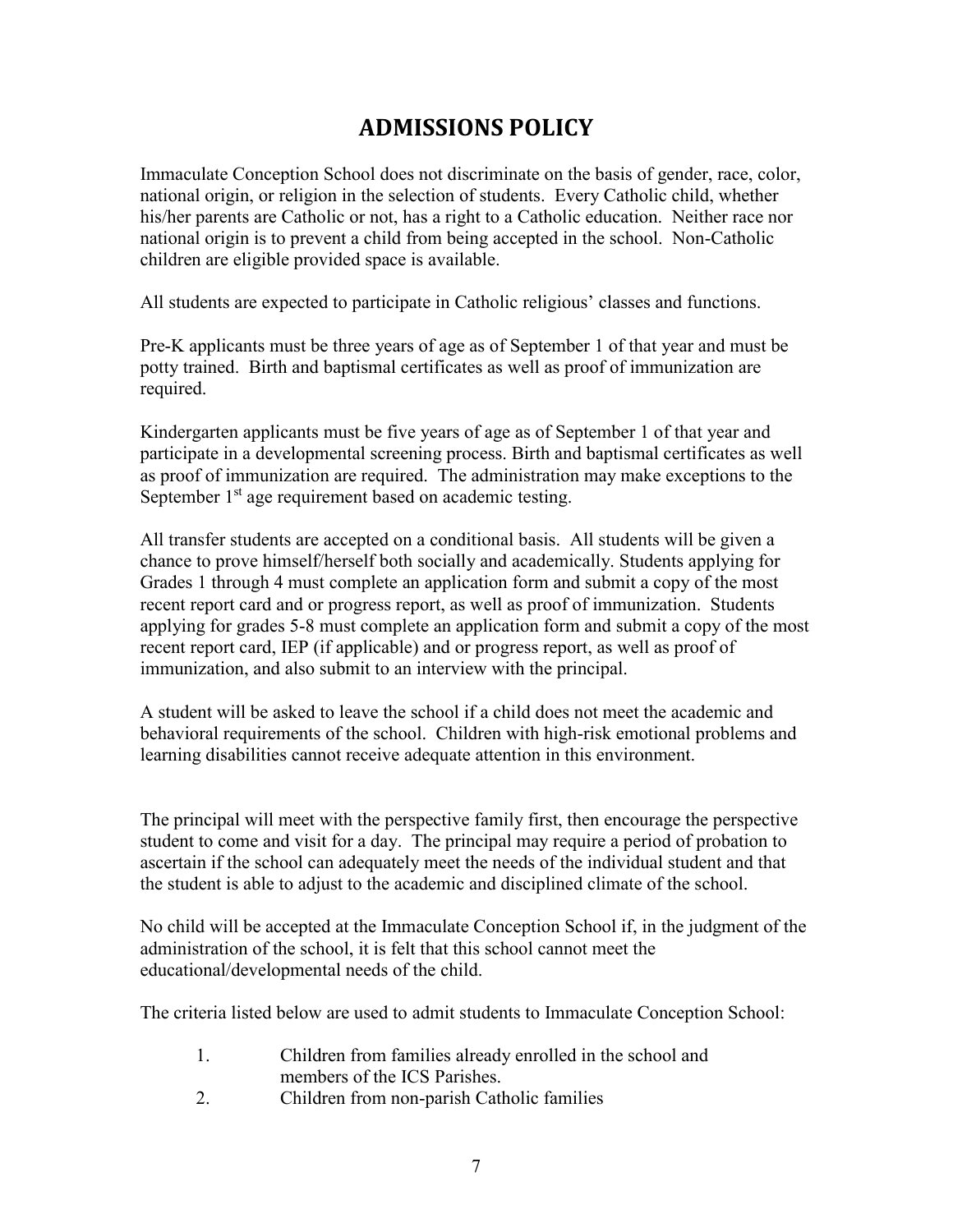3. Non-Catholic children

Sufficient notice should be given to the school regarding the transfer of a student. **Official records are sent directly from the Immaculate Conception School to the receiving school.** This is done only after written permission has been received from the parent to release such records. Transcripts will be mailed to schools directly! Parents may have copies of medical records.

### **ATHLETIC CODE OF ETHICS**

**Students must maintain at least a C in all scholastic subjects and maintain satisfactory behavior** in order to be eligible for participation in athletic activities**. If students are absent from school or sent home due to illness they may not attend sports for that day.** Good sportsmanship is expected at all times. Failure in this matter could result in removal from the team. The principal will make the final decision in the matter after consultation with the coach, athletic director and homeroom teacher.

All students must comply with directives of the town/state concerning yearly physicals, etc. before participating in tryouts for any sports team.

Students are responsible for all uniforms and equipment issued to them. These must be returned to the school at the end of the season. A student failing to return items will be billed for the unreturned items/or items that are damaged through improper use.

Students must arrange for parents to pick them up at a designated time after practices and games. Students must always be supervised by parents during games.

### **ATTENDANCE**

Daily and regular attendance is the key to success. Irregular attendance plays havoc with the academic achievement of the students. Every effort should be made by parents to see that the child is in school each day and on time.

The daily school schedule is as follows:

| <b>School begins for PK-8 students</b> | 7:45 a.m. Bell rings |
|----------------------------------------|----------------------|
| <b>Morning prayer</b>                  | $7:50$ a.m.          |
| <b>Bus Dismissal &amp; Walkers</b>     | 1:40 p.m.            |
| Car Rider Dismissal                    | 1:50 p.m.            |
| Early Dismissal Days                   | $11:30$ p.m.         |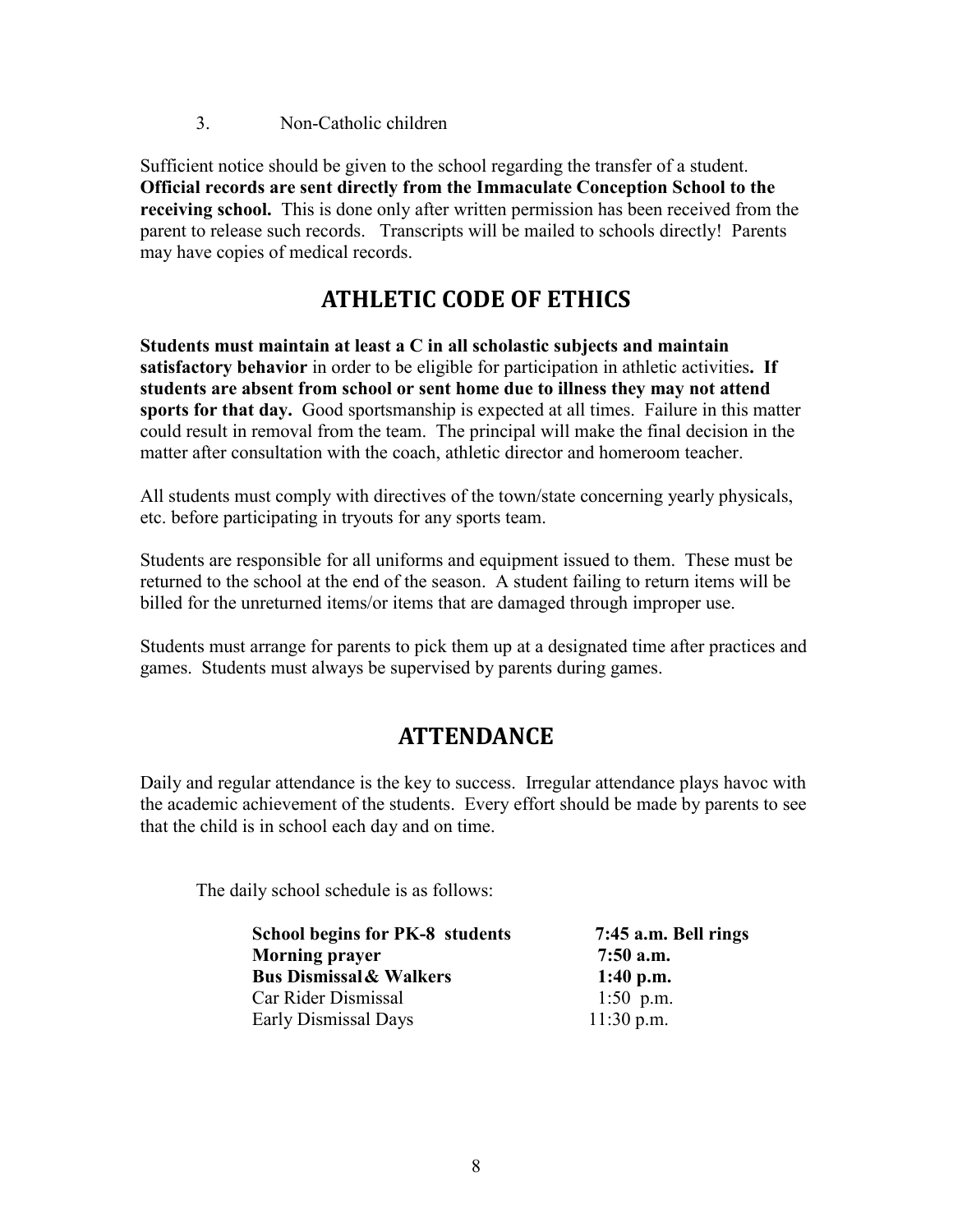### **SCHOOL HOURS**

Regular school hours for Grades Pre-K through 8 are 7:45 a.m. - 1:55 p.m. We ask that no student arrive at school before 6:45 a.m. The school is not responsible for any child who is in the schoolyard before that time. Students may be dropped off at school as early as 6:45 a.m. for a small fee, and must report to the cafeteria. Students should report to the cafeteria until 7:30 and then proceed to their classroom for Morning Prayer at 7:50 a.m.

If the child is absent for **three or more days**, a doctor's note is required before he/she may return to school. The student is also responsible to make up work he/she missed while absent.

Parents must call the school office by 8:45 a.m. if their child will be absent from school. **If you want to request a teacher to send homework home, please call the school office by 8:45 a.m.** The school office will begin contacting parents who have not called the office by 9:00 a.m.

Students must bring a written note following any and all days absent. These notes should be dated and signed by the parent/guardian and give clear indication of the reason(s) for, and dates of absence.

A student will be considered tardy if he/she arrives to school later than 7:45 a.m. unless on a late bus. These will be recorded as "late for school". Students must stop at the office for a late pass before going to their classrooms.

Any student absent or dismissed due to illness from school on the day of a school sponsored event may not attend the event. Any student absent for any other reason will be left to the digression of the principal.

All appointments with doctors should be made outside of school hours. Emergencies are exceptions. **FAMILY VACATIONS SHOULD COINCIDE WITH SCHEDULED VACATIONS ON OUR SCHOOL CALENDAR.** Students are responsible for the work missed. Parents who decide to anticipate the beginning or extend the end of a vacation or weekend, or who arrange to take trips and/or vacations during time when the Immaculate Conception School is in session, should note that such absences are "unexcused". As such, the student will **NOT** be excused from any matter that was covered, or from any test and/or exams that took place during such absences. Academic learning is not just based on assignments and reading, but also include lectures, note taking, class discussion, and cooperative learning activities. **Teachers do not have to prepare work for students while they are away on vacations outside of the school calendar**. **Teachers need not provide make-up work and tests for such "unexcused absences." It is the student's responsibility to go to the teacher to get assignments after the vacation and to make-up work and tests within one week.**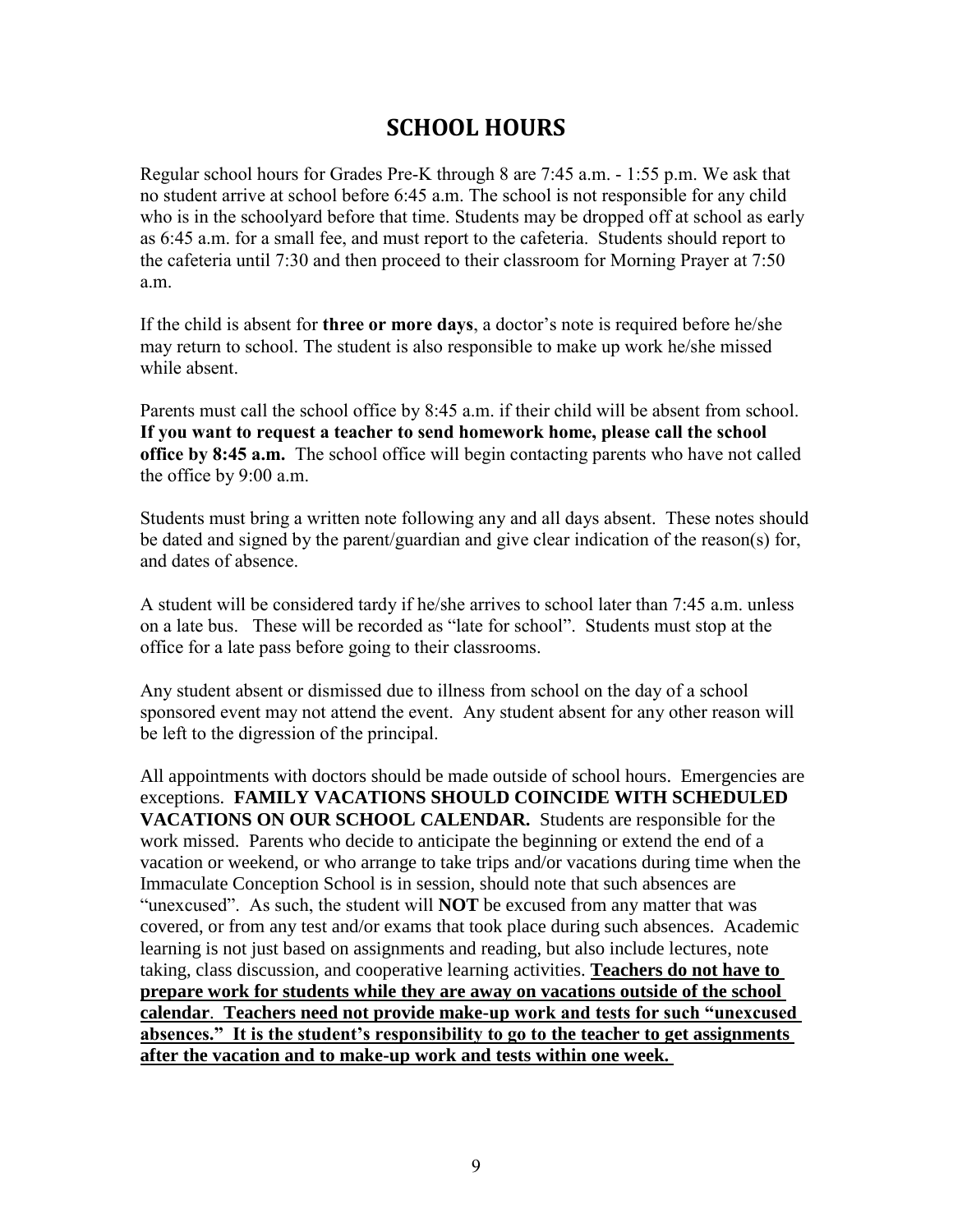**If work is not made up within the time allotted by a teacher (especially for an absence due to sickness or vacation), students will receive a zero for the missing work.**

All students are expected to be present to participate in our school concerts during Christmas and Spring. If a student does not participate in the school concerts, this may result in an "unsatisfactory" grade for the Music grade.

If a student makes a commitment to an extracurricular activity, the student is expected to fulfill the commitment.

### **BEFORE SCHOOL PROGRAM**

ICS offers a Before School Program from 6:45-7:30 for \$2.00 for one child and \$3.00 for 2 or more children, which is paid directly to the teacher who runs the program.

### **BOOKS-EQUIPMENT-MATERIALS**

The parent or guardian must provide general supplies, i.e. paper, pencils, glue, and crayons. **Each teacher will send home a required supply list.**

**Textbooks, which are the property of the school, must be properly covered.** No marks should be made in these books. Students are to have a school bag or backpack in which to carry their books and papers. Any books belonging to Immaculate Conception School that are lost or damaged will be billed to the parents.

Immaculate Conception School is not responsible for lost articles. **Your child's name should be put on the inside of his/her school bag, lunch box, sweaters, jackets, uniform clothing etc.** A lost and found area is located outside the cafeteria on the bottom floor.

The school is co-tenant of desks and lockers and reserves the right to search them at any time without notice.

### **BULLYING**

**Bullying can be defined as but not limited to intimidation, social isolation, physical violence and harassment. Immaculate Conception School does not tolerate such behavior in any way. Students found to be bullying in any way are subject to disciplinary procedures. Please see section on Bullying in the Appendix.**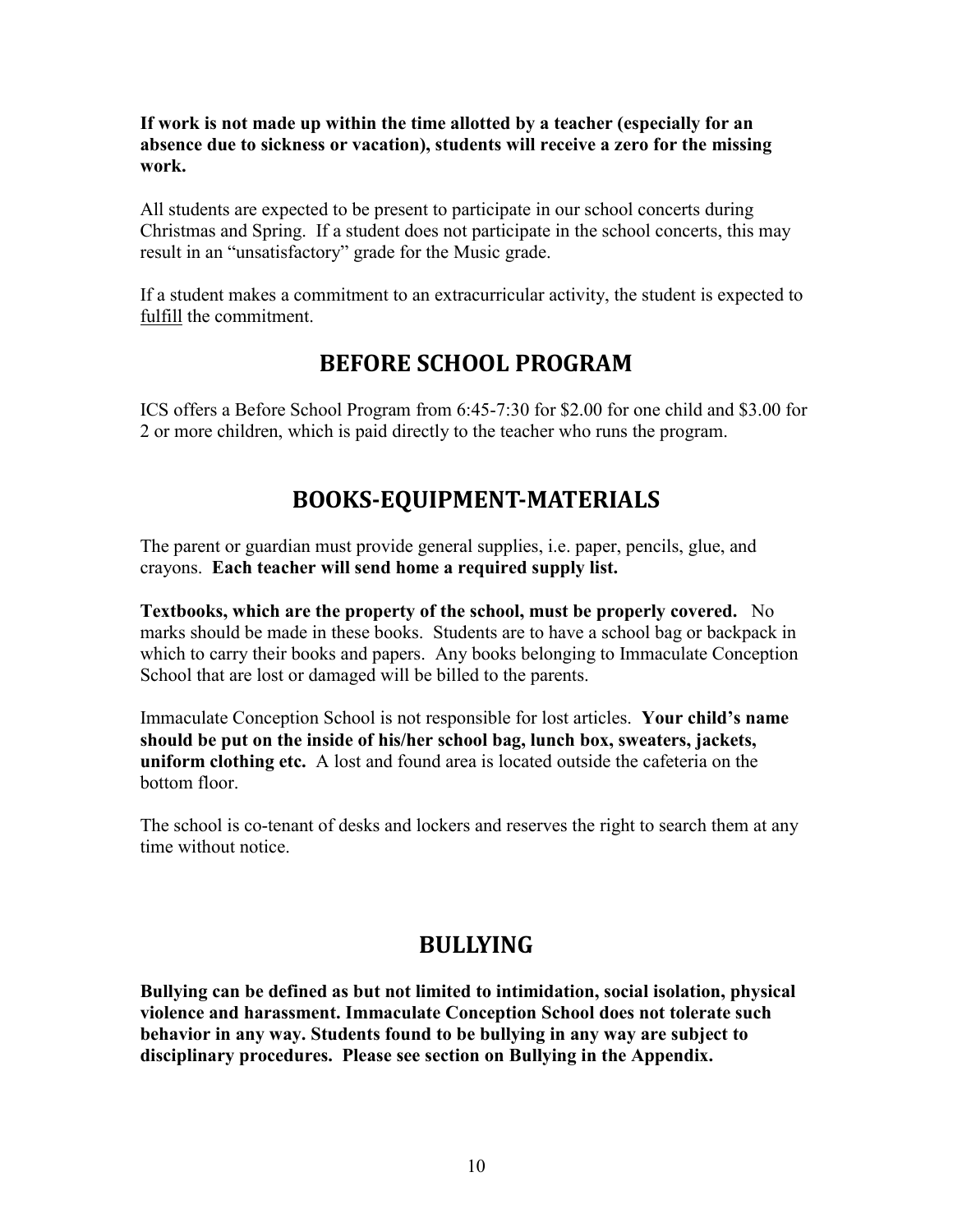Bussing is available to all Lowell students who are 5 years of age. Parents should contact the Lowell Public Schools to complete necessary forms. Bus students will be picked up at locations designated by the City of Lowell. Parents should watch for routes in newspapers or letters from the Lowell Public School which will outline where your child will be picked up and dropped off. Bus times will vary in the morning but all students will be picked up at 1:45 p.m. for dismissal. Some students will be dropped off on the way to the Sullivan School and others will transfer to a different bus to be brought home. Appropriate and safe behavior is required of all students who choose to ride a bus. To ride a bus is a privilege, not a right.

### **CANCELLATIONS**

**Immaculate Conception School follows the Lowell Public School system with regard to cancellations, delays, and early dismissals. This information can be found on the TV Channels 4, 5, and 7 snow alert system. Please do not phone the rectory or school offices for this information. We will send out an alert through the Emergency Alert System to notify families of school cancellation, delays and early dismissals. Please make sure you register your emergency phone numbers on line on their website.**

**When there is an early dismissal called due to inclement weather, there will be NO KIDS CLUB PROGRAM.** 

**On early dismissal days, efforts will be made to reach parents through the Emergency Alert System. Parents are responsible to keep updated phone numbers in the school office and on Emergency Alert System.**

**Parents who live out of town should use discretion in driving their child to school. If the road conditions are not good in your town, please feel free to keep your child home.**

### **CARE OF SCHOOL PROPERTY**

Students are responsible for the proper care of school property. This includes school grounds, school buildings, furniture, and school materials. Students are expected to make restitution for any damage to school property, including the loss or damage to textbooks and library books. Students are also expected to show respect for the belongings of other students.

Deliberate destructive behavior toward property will be deserving of a consequence. Parents will be notified if vandalism of any kind takes place.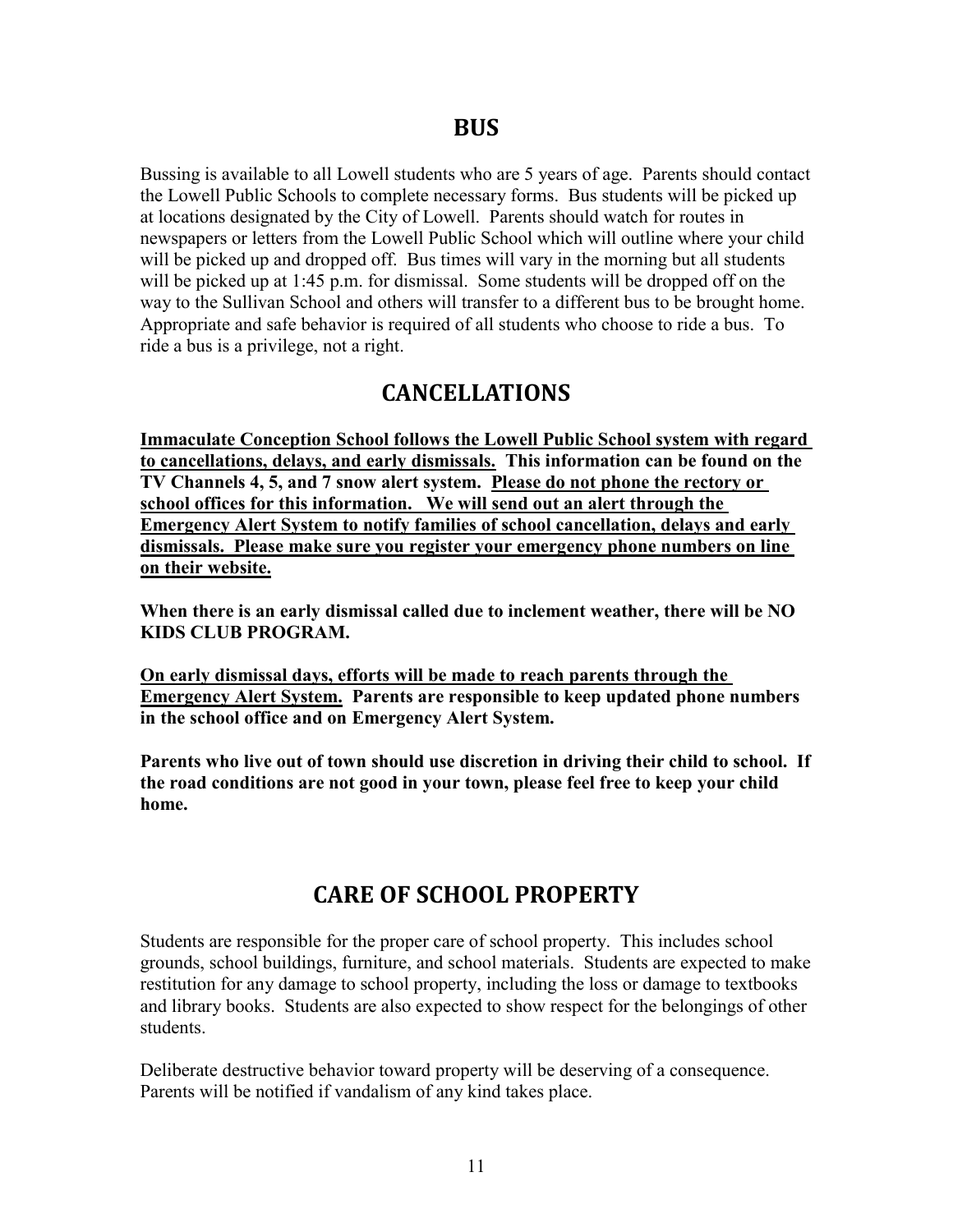#### **CLASSROOM PARTIES**

Teachers will notify room parents when classroom parties will take place in their classroom. Teachers will notify room parents of what supplies will be needed for the party so room parents can contact parents for donations.

Parents may bring in cupcakes or popsicles for their child's birthday. Please check with the classroom teacher to make sure there are no allergies in the classroom. Parents of children with allergies may wish to send in a food item that their child can eat on special occasions so no child feels left out.

**PLEASE NOTE THAT CLASSROOM TEACHERS WILL NOT GIVE OUT PRIVATE BIRTHDAY INVITATIONS TO STUDENTS. IF THE WHOLE CLASS (ALL BOYS OR ALL GIRLS) ARE NOT INVITED TO A CHILDS PARTY THEN INVITATIONS WILL NOT BE GIVEN OUT IN CLASS. ICS FACULTY AND STAFF VALUE THE FEELINGS OF ALL CHILDREN AND DON'T WANT ANYONE TO FEEL LEFT OUT.** 

### **COMMUNICATIONS**

Once a month we will send home a large envelope with the youngest child with a letter and hot lunch information for the next month. **The envelope is to be returned to school emptied the following school day.**

### **COMPLAINTS**

**Complaints concerning individual school staff members should first be discussed in a courteous manner with the staff member**. If this does not bring about a satisfactory resolution, the matter should then be referred to the school principal, who will make arrangements for a meeting with herself, the teacher, parents and students, if necessary. If the problem remains the principal will notify the pastor, and if necessary, schedule a meeting between the parties.

**Any anonymous letter or email will not have any response. Only signed or in person communication will be acted upon.**

### **COMPUTER/INTERNET Acceptable Use Policy**

The Internet is free to all Immaculate Conception School students. It is a privilege, not a right, to access the Internet. A responsible user of the Internet may continue to enjoy this privilege as long as he/she adheres to the school policy.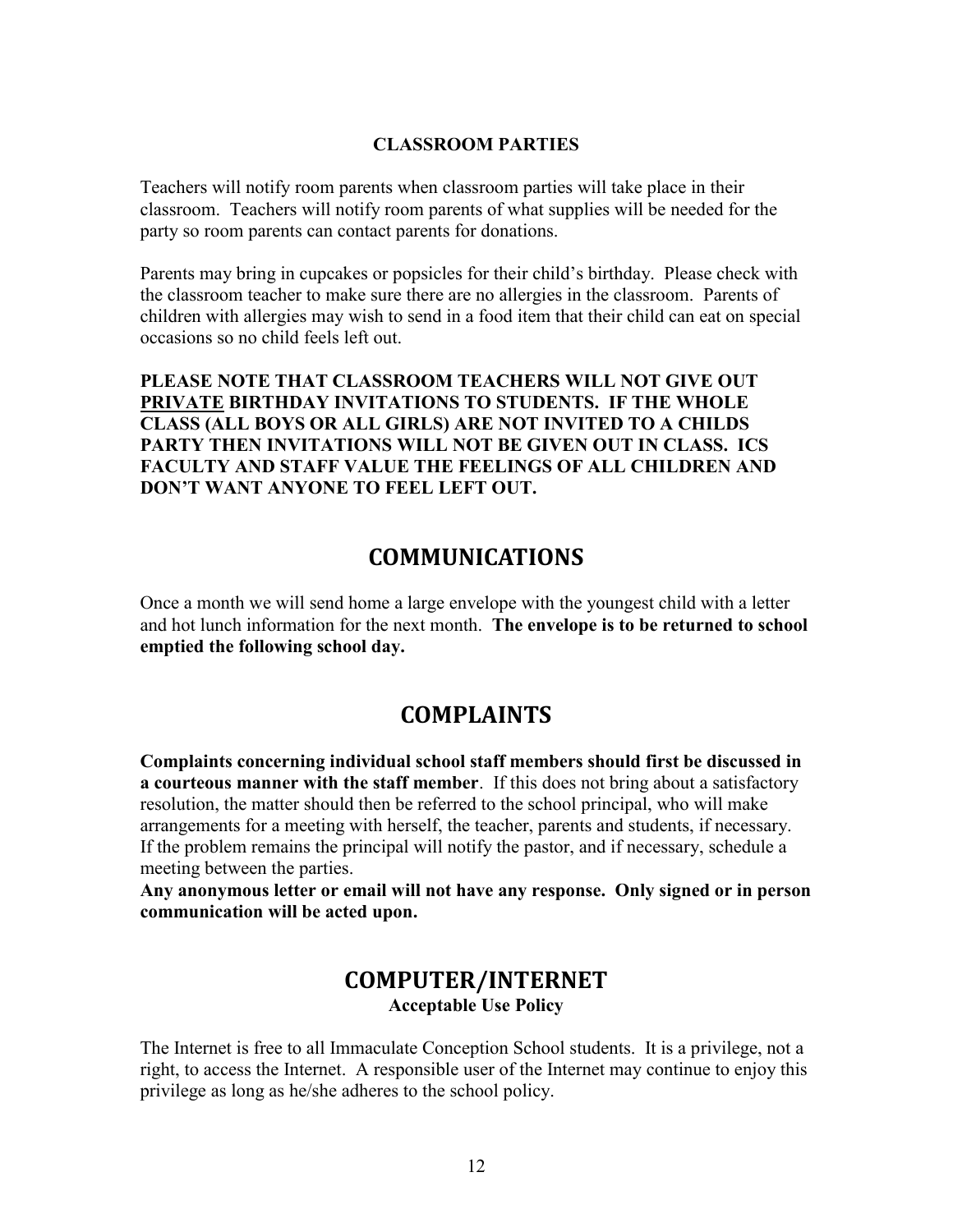#### **A Responsible Computer/Internet User:**

- **1.** Accesses the Internet to research assigned classroom projects
- **2.** Asks for guidance if there is a question regarding the appropriateness of a particular site's content
- **3.** Does not use the Internet for any illegal purpose
- **4.** Does not use impolite or abusive language
- **5.** Does not violate the rules of common sense and etiquette
- **6.** Does not change any computer files that do not belong to the user
- **7.** Does not view offensive or inappropriate material
- **8.** Does not send or receive electronic mail from his/her own private account
- **9.** Does not attempt to gain unauthorized access to systems programs or computer equipment
- **10.** Does not reveal information about him/herself or other students

\*\*\*Internet access will be withdrawn immediately and permanently from any user who does not respect the rights of others or who does not follow the rules and regulations established by Immaculate Conception School.

The Computer and Network Acceptable Use Policy Parental Consent Form must be signed in order for children to use the Computer and Internet in classes. Forms will be provided.

#### **NO CHILD IS TO RECORD DIGITALLY ANY IMAGES OR PERSONAL INFORMATION FOR PUBLICATION WITHOUT SPECIAL SCHOOL PERMISSION. THIS RELATES TO FUNCTIONS ON SCHOOL GROUNDS OR SCHOOL SPONSORED EVENTS. PERMISSION MUST BE IN WRITING FOR USAGE.**

### **CONFERENCES**

Conferences with teachers are strongly recommended. Conferences will be granted only by appointment. Requests for conferences during school hours are not always possible. Any parent/guardian wishing to see a teacher should send a note to the teacher or call the school office and request a return call from the teacher.

**All parents are required to attend the report card conference in October.** Parents may sign up for a conference time that is convenient for both them and the teacher. **PARENTS ARE ASKED NOT TO CALL TEACHERS AT THEIR HOMES.** Please transact school matters through the school.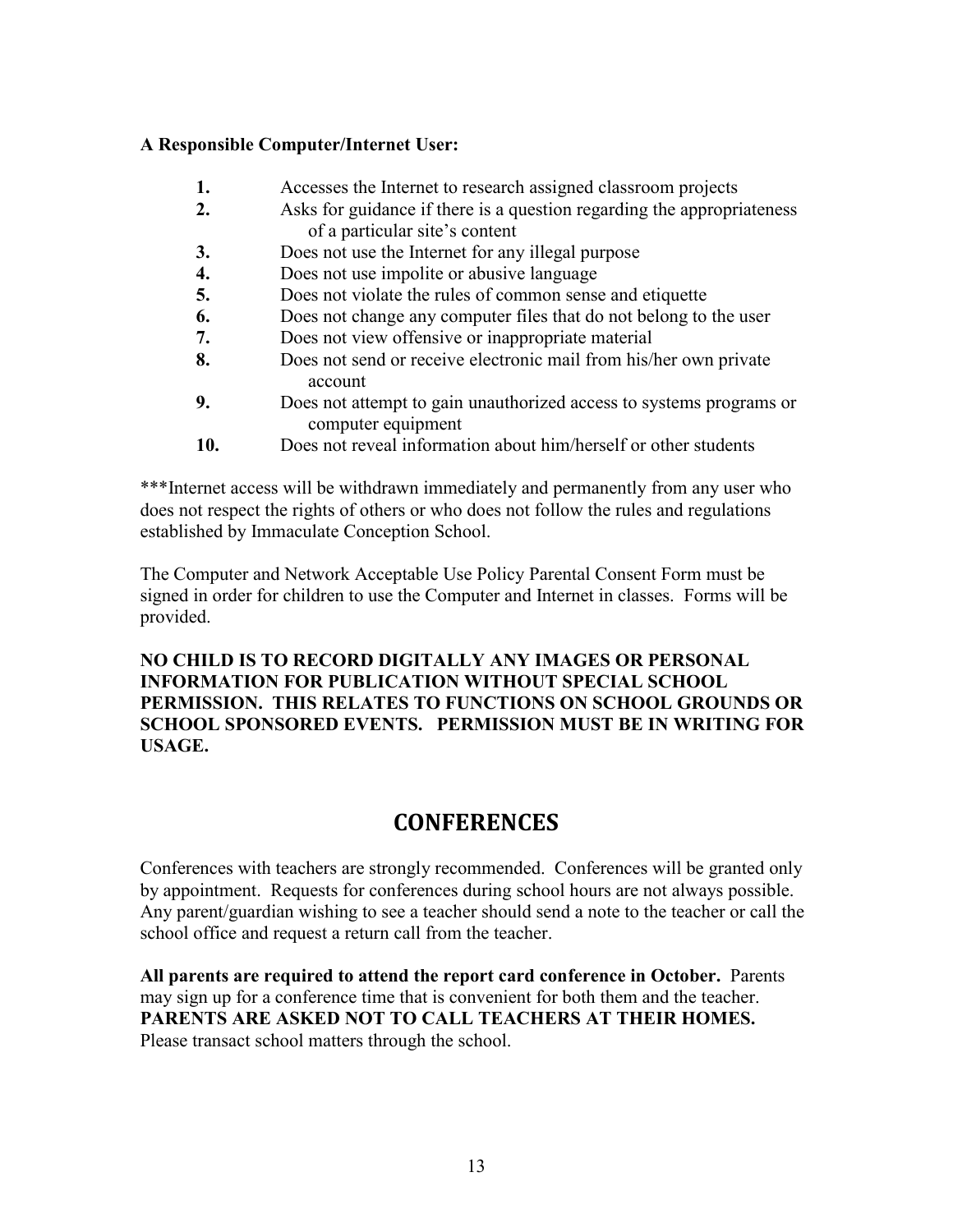### **DETENTION/SUSPENSION/EXPULSION**

#### **DETENTION**

Detention is given for un-Christian-like behavior. Pupils are always given notice of a detention period. Detentions will be the following day for 30-45 minutes after school. If a child is given a detention, parents are asked to **sign the detention slip and return it to the school the following day. It is the responsibility of the parents to arrange transportation for the student detained.**

Detention notices may be issued for, **but not limited to**, any of the following infractions of school conduct.

- 1. Repeated disobedience
- 2. Cheating on any work
- 3. Disrespect for religious and lay faculty members, classmates, or anyone giving services at Immaculate Conception School
- 4. Destruction of property that belongs to Immaculate Conception School or the property of others
- 5. Using vulgar language (written or verbal) or making improper gestures
- 6. Not following dress code (WARNINGS WILL BE GIVEN FIRST)
- 7. Failure to complete assignments satisfactorily and on time
- 8. Failure to observe classroom rules
- 9. Inappropriate behavior anywhere on school property

#### **Classroom teachers will give detentions related to classroom issues. The principal will give detention when it involves serious matters.**

#### **SUSPENSION**

Suspension means that a student is excluded from classes for a given period of time. During this time, the student is expected to be under the supervision of the parents. The student is given assignments that are to be completed and handed in on his/her return to school. During the suspension, the student is not to be in school, on the school premises, or at a school function (this includes sporting events).

Actions which can result in suspension include, **but not limited to,** the following:

- 1. Frequent repetitions of the above listed infractions.
- 2. Bringing lewd or pornographic material to school e.g. books, magazines, photos, etc.
- 3. Fighting on Immaculate Conception School grounds (depends on age and grade level)
- 4. Bringing to school or having on one's person tobacco products.
- 5. Repeated disobedience or failure to observe school policies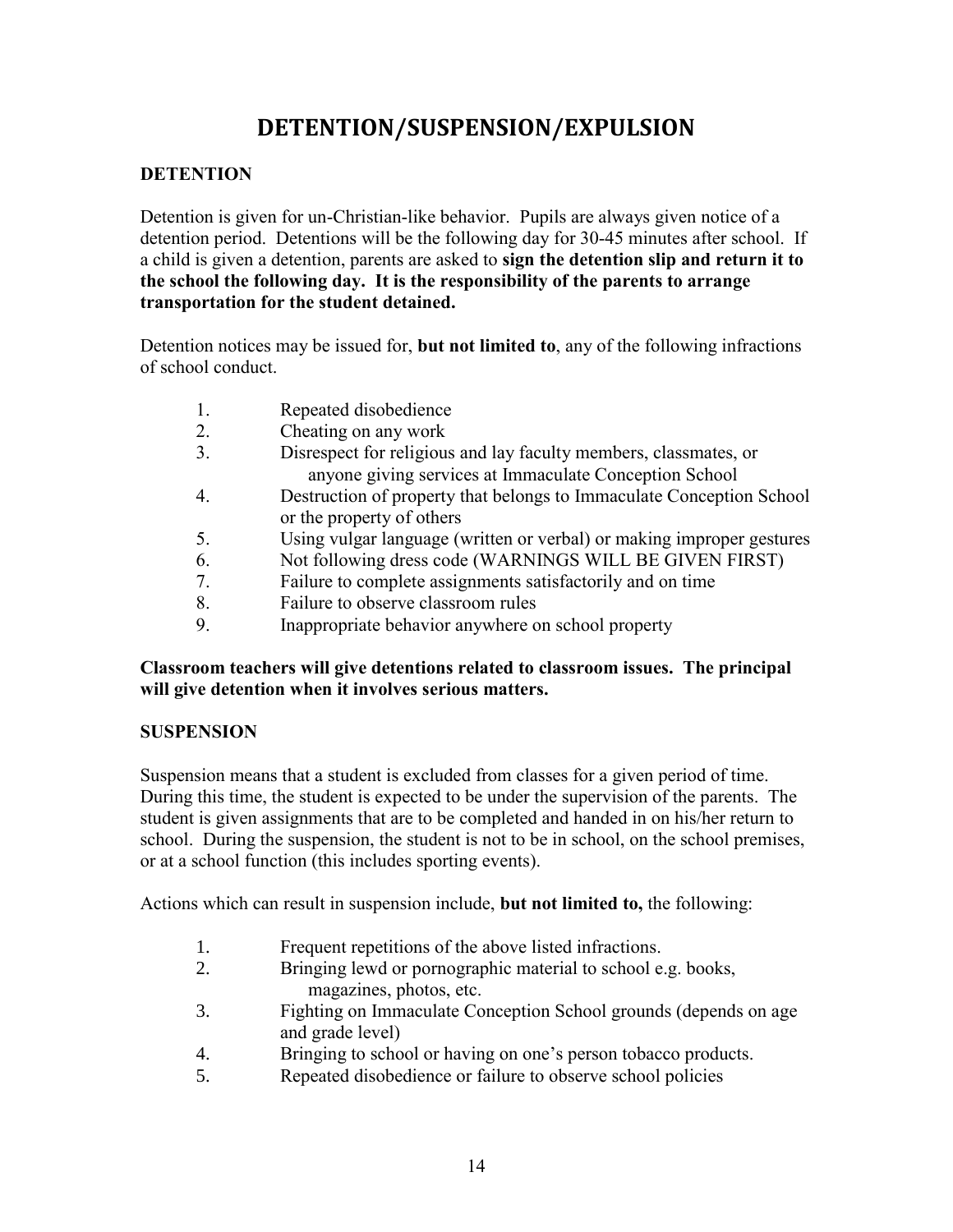- 6. Possession of matches, lighters, firecrackers or potentially dangerous materials, this includes empty gun shells, or BB pellets
- 7. Threatening harm to oneself or others will be taken seriously. This includes verbal or written threats.

Smoking, use of alcohol, use of drugs, or any potentially dangerous materials (matches, fireworks, etc.) at a school activity, on school grounds, or at a school function of any kind will result in suspension or expulsion depending upon the gravity of the offense.

#### **EXPULSION**

Expulsion means that a student is permanently removed from the school and is thereafter, not expected to be found in the school, on the school premises, or at any school function.

#### **Any of the listed infractions for suspension can result in expulsion from Immaculate Conception School.**

#### **In addition, the following infractions could result in expulsion:**

| 1. | Bringing to school or have on one's person any controlled substance,   |
|----|------------------------------------------------------------------------|
|    | drugs, or alcoholic beverages                                          |
| 2. | Violence toward faculty, staff or fellow students (depends on severity |
|    | of violence and age of child)                                          |
| 3. | Bringing to school or having on one's person any type of facsimile of  |

a weapon or an item that could be used as a weapon.

When a student is expelled, the Office of Catholic Schools will be notified as soon as such a process begins and before a final decision is made.

### **CHILD ABUSE LAWS**

Immaculate Conception Catholic School abides by the Child Abuse laws of the State of Massachusetts. This law mandates that all cases of **suspected** abuse and/or neglect be reported to the Department of Children and Family Service.

### **DISMISSAL**

Bus students will be dismissed at 1:45 p.m. The principal or designated person will make announcements and a student representative will close the school day with a prayer at 1:40 pm. Teachers will lead their students to the cafeteria to the appropriate table or line. Teachers will dismiss their students to the parent, or designated person.

**After school, all children are to leave when dismissed. There should be no loitering in the hallways. Kids Club Program is available for those families in need of this**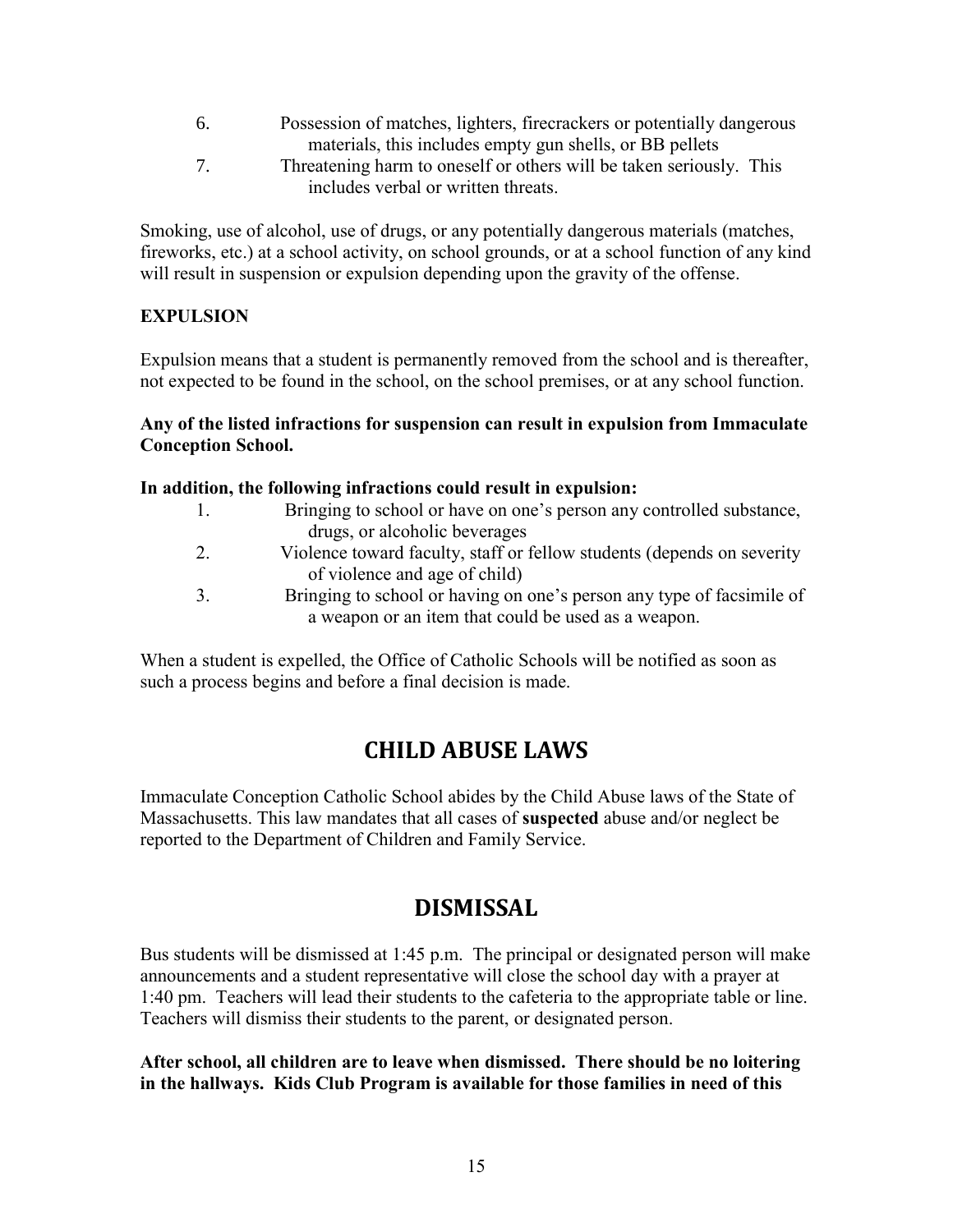**service. Children who will be attending the Kids Club Program must go to the specific area and check in with the adult in charge.**

Any child that is not picked up by 2:15 p.m. will be placed in the Kids Club Program and will be billed a fee.

### **DRESS CODE**

The wearing of a uniform is specifically designed to encourage and promote Christian values, and shall not reflect current fads and trends. We feel strongly that the way a child dresses influences his/her attitude and performance. We also take pride in the appearance of our students. Therefore, regulation (J. B. Pride) uniforms MUST be worn each day unless otherwise stated. PLEASE NOTE: **ALL UNIFORM CLOTHING MUST BE PURCHASED FROM J.B. PRIDE UNIFORM COMPANY. Any other clothing will be considered in violation of school uniform dress code and are not permitted.**

The basic uniform must be purchased from: **JB Pride Uniform**

**39 Cummings Park Woburn, MA 01801 1-800-654-5148**

The Immaculate Conception School uniform consists of the following:

### **UNIFORMS**

#### **FOR ALL PRE-K STUDENTS**

J.B. Pride Uniform gym clothes are required. They consist of navy sweatpants with the ICS logo and gold colored T-shirt with the ICS logo. Navy mesh jam length shorts with the ICS logo may be worn during the months of September, October, April (after vacation), May and June. Sneakers are worn every day unless a special request is made.

#### **Boys - Grades Kindergarten – grade 3**

Navy pants (J.B. PRIDE UNIFORM CO. ONLY) Navy dress shorts may be worn in September to Columbus Day, April (after vacation), May and June.

Yellow polo shirt (long or short sleeved) with the ICS monogram (NOTE: UNIFORM SHIRT SHOULD NOT OVERLAP LIP OF WAISTBAND)

**Dress Shoes (No sneakers except with gym shorts, no running shoes, no boots of any kind including work boots) TAN, BROWN, NAVY OR BLACK TIED SHOES- NO PRINTS ALLOWED ONLY SOLID COLORS**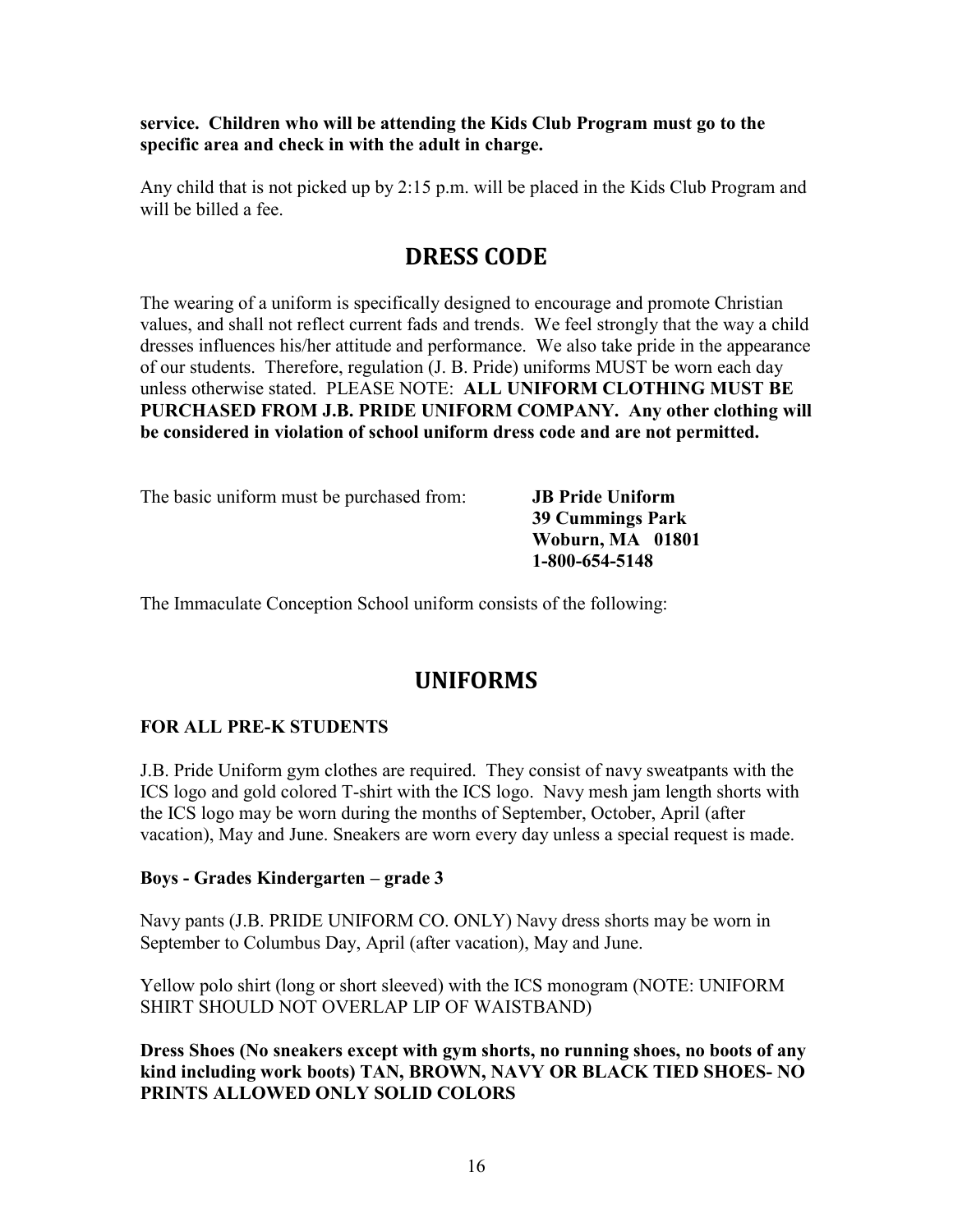Navy, Brown or Black belt

#### **Crew Socks—White or Navy SOLID CREW SOCKS--no emblems or stripes or ped socks**

OPTIONAL - Navy sweater with the ICS monogram

#### **Boys – Grades 4--Grade 8**

Gr. 4-8 Boys wear Khaki colored pants. (J.B. PRIDE UNIFORM CO. ONLY) Khaki dress shorts may be worn in September to Columbus Day, after April Vacation, May and June.

Light blue polo shirt (long or short sleeved) with the ICS monogram (NOTE: UNIFORM SHIRT SHOULD NOT OVERLAP LIP OF WAISTBAND)

**Dress Shoes (No sneakers except with gym shorts, no running shoes, no boots of any kind including work boots)..BROWN, BLACK, NAVY OR TAN COLORED.- SPERRY'S ARE ALLOWED- NO SPARKLES OR PRINTS ON SHOE ONLY SOLID COLORS**

Navy, Brown or Black belt

#### **Crew Socks----SOLID White or Navy CREW SOCKS--no emblem, stripes or ped socks**

OPTIONAL - Navy sweater with the ICS monogram or ICS **Zip** Hooded sweatshirt

#### **Girls - Grades Kindergarten--Grade 3**

Uniform plaid jumper

Yellow uniform polo shirt or blouse (long or short sleeved) with the ICS monogram

Solid Navy knee socks or navy tights

#### **Dress shoes (no sneakers, clogs, sandals, boots, platform shoes or other high-heeled shoes) TAN, BROWN, NAVY OR BLACK TIED OR BUCKLE SHOES--SPERRY ARE ALLOWED IF BROWN, TAN, NAVY OR BLACK SOLID COLORS- NO PRINTS OR SPARKLES**

OPTIONAL - Navy pants (J. B Pride Uniform Co only) - December 1 - March 31. Navy shorts in September to Columbus Day, April (after vacation), May and June.

OPTIONAL - Navy sweater with the ICS logo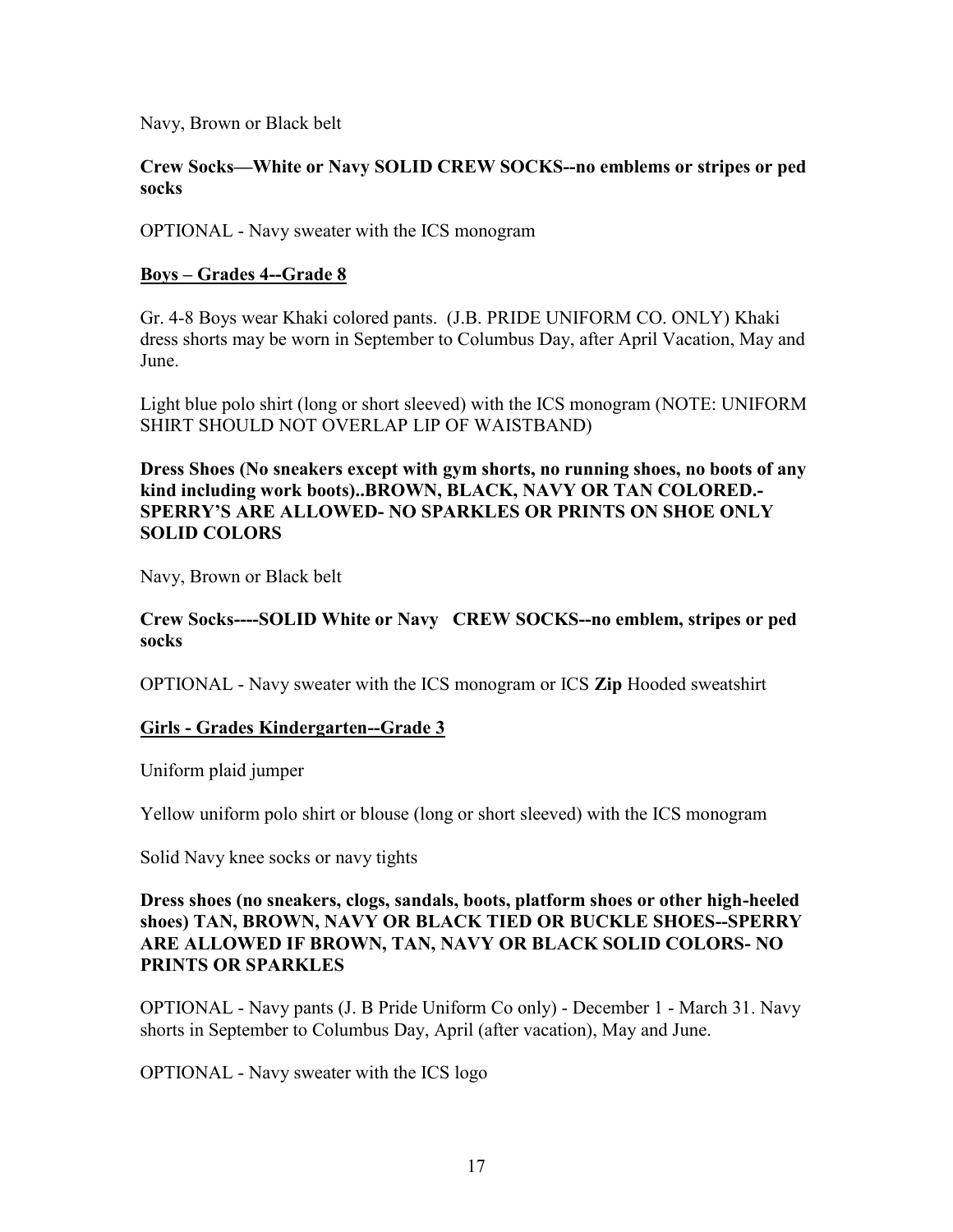#### **GIRLS - Grades 4-Grade 8**

Uniform plaid skort - of modest length

Blue uniform polo shirt (long or short sleeved) with the ICS monogram (NOTE - UNIFORM SHIRT SHOULD NOT OVERLAP LIP OF WAISTBAND)

Solid Navy knee socks or navy tights

**Dress shoes (no sneakers, clogs, sandals, boots, platform shoes or other high heeled shoes) BROWN, TAN, NAVY OR BLACK Tied or Buckle shoes …SPERRY'S may be worn if Tan, Brown, Navy or Black solid colors only- NO PRINTS OR SPARKLES**

OPTIONAL - Navy pants (J. B Pride Uniform Co only) - December 1 - March 31. Navy shorts in September to Columbus Day, April (after vacation), May and June

OPTIONAL - Navy sweater with the ICS monogram or ICS **Zip** Hooded Sweatshirt

### **GYM UNIFORM**

Gym uniforms will be worn for the entire school day on your child's/children's assigned gym day. Only gym uniforms purchased at J.B. PRIDE Uniform Co. may be worn. Students may not substitute Nike, Umbro, Adidas, etc. for the school gym attire.

The gym uniform will consist of the following:

Uniform navy sweatpants with the ICS logo

Uniform gold T-shirt with the ICS logo

**Sneakers** 

Crew Socks---solid white or navy (no emblems, stripes or peds allowed)

Uniform navy mesh shorts with the ICS monogram during the months of September to Columbus Day, April (after vacation), May and June

#### **NOTE: DURING THE WINTER MONTHS, IF A STUDENT WISHES TO WEAR UNIFORM SHORTS TO GYM CLASS, THEY MUST WEAR THEIR SWEATPANTS OVER THE SHORTS DURING REGULAR CLASSROOM SESSIONS.**

Regarding all uniform clothing (regulation and gym) - any student who is not in compliance with the code may receive a uniform violation notice. Students who continue to disregard the dress code will be disciplined.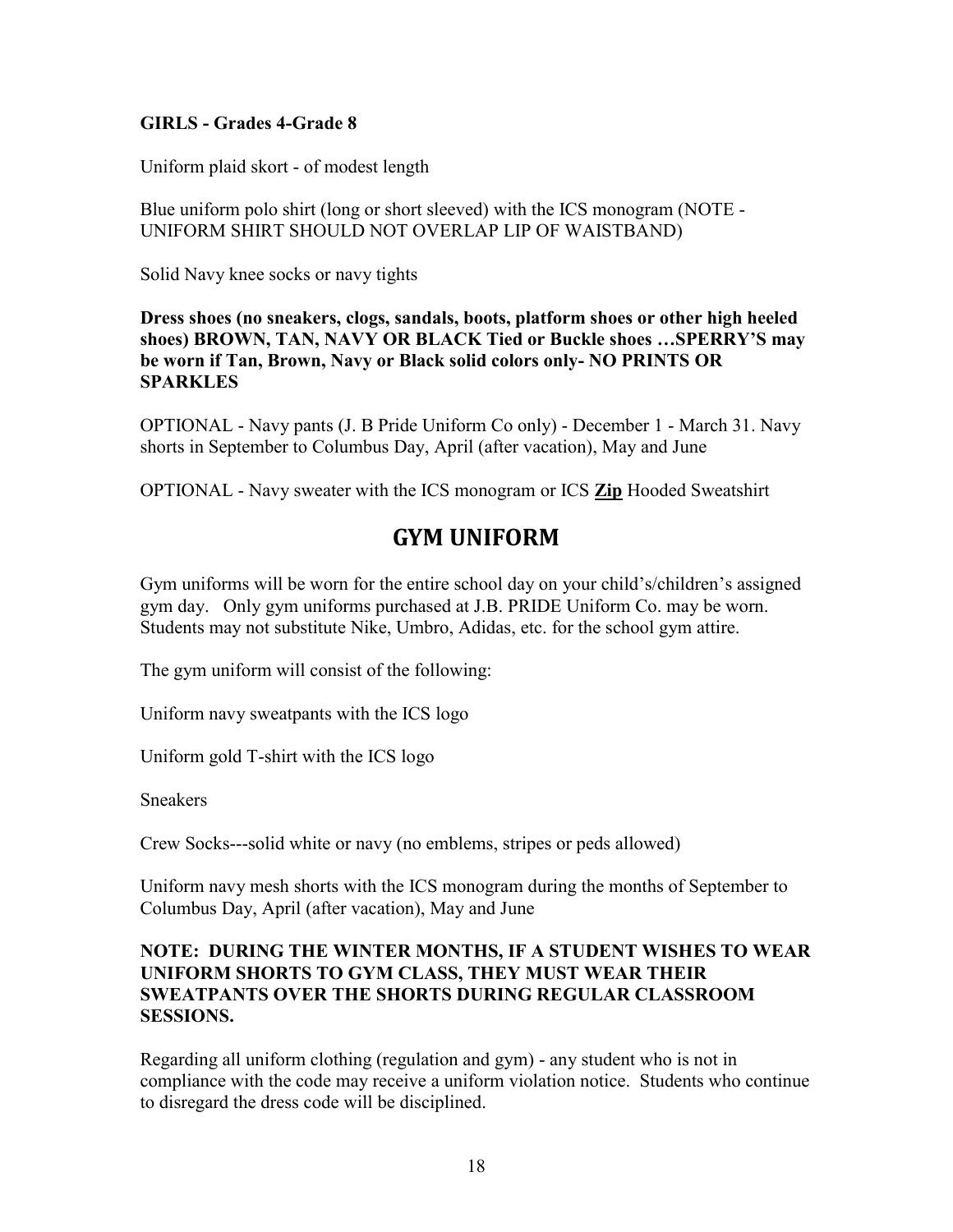### **SKI Club**

On Ski Club, all students may wear their gym uniforms if they wish.

### **DRESS DOWN DAY—JEAN DAY**

Periodically throughout the year you will see reference made to a "Dress Down JEAN or Sweatpants Day" on the calendar or a parent notice. The dress code for those days is as follows: Students may wear jeans or sweatpants and an appropriate shirt.

Baseball caps may not be worn in the school building

T-shirts with inappropriate logos or sayings may not be worn in the building

Tank, tube or spaghetti strap tops are not allowed

Shirts must cover the stomach area

All clothing must be neat and clean**. NO RIPPED JEANS!**

If Dress Codes are violated, a call to the parents will be made to bring the proper attire to the school for the student. If the parents cannot accommodate, the school will attempt to provide proper clothing. If this cannot be done, then the child will lose the privilege for the next dress down day, at the discretion of the Principal, or receive a detention. If there is a second offense, the privilege of Dress Down will be revoked for the next time.

The school reserves the right to make the final decision whether a child's casual wear is appropriate for the school setting.

#### **SHOES: For the safety of all children the following are not allowed at any time:**

Open toed shoes, open heeled shoes or sandals--Flip-Flops **Slippers** High-heels Clogs or Boots (exceptions; may be worn on inclement days and must be removed during school hours)

#### **For school plays or costume parties, exceptions may be made with permission from the principal.**

#### **JEWELRY**

At all levels, jewelry must be kept simple. The only jewelry permitted is a watch, a small ring, one pair of small and simple earrings for pierced ears for girls only. Large jewelry items, pocket watches, neck collars, etc. are not allowed. Boys may not wear earrings.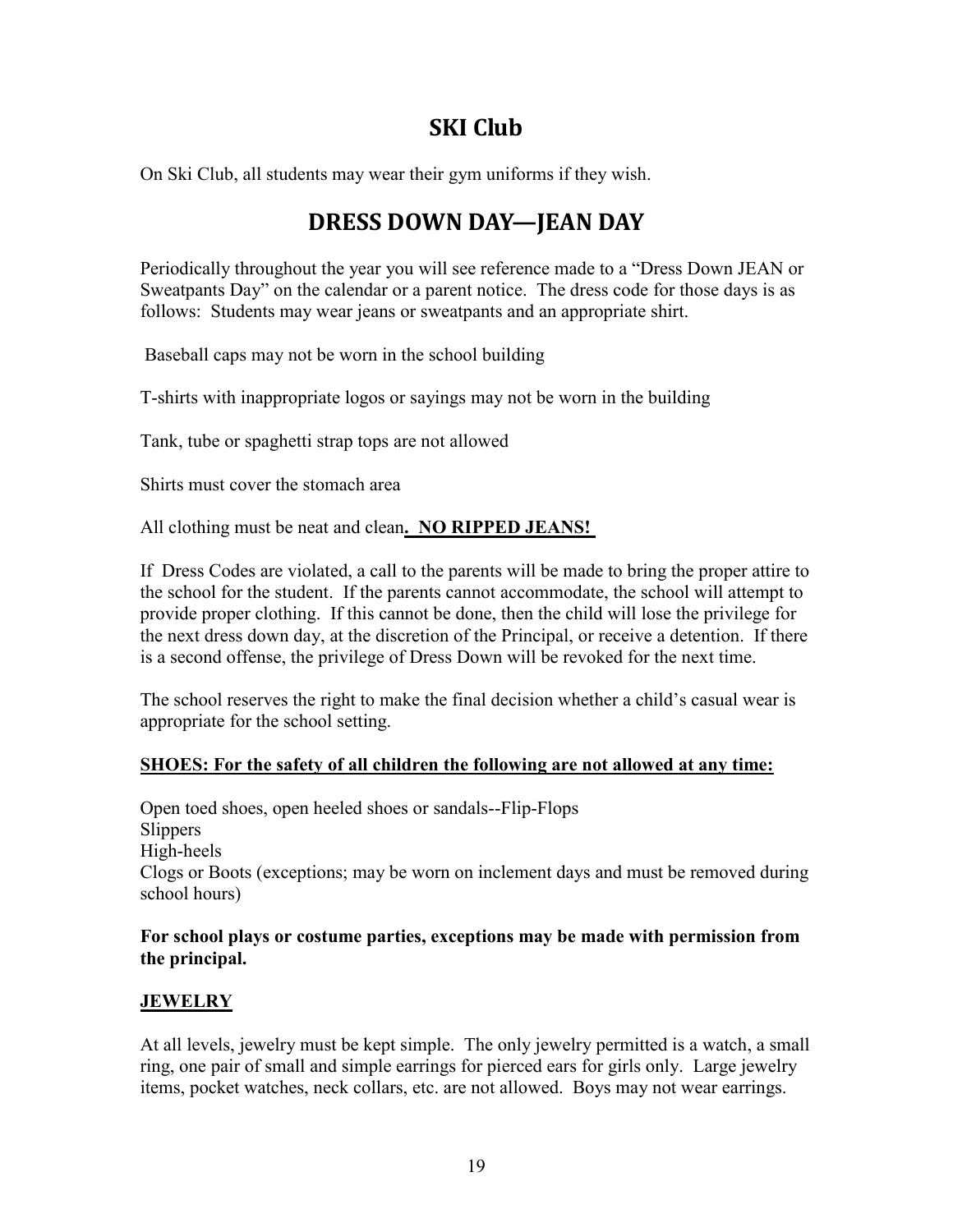For both boys and girls, body piercing of any sort (except girls' single-hole pierced ears) is not allowed.

#### **HAIRSTYLES**

Hairstyles must be simple. No fad haircuts or fad coloring of the hair are allowed. Hairspray is not allowed in school.

**BOYS**: Extreme (bright, distracting or unnatural) hair color and hairstyles are not allowed. Excessive hair gel and/or spiked hair which includes Mohawks are not allowed. Sideburns or side length of hair may not exceed the top of the earlobe. Hair length in back is not to exceed the top of the collar and the front bangs cannot go below the eyes. Ponytails, **shaved lines and designs are not allowed.** Hair must be kept clean and neatly styled.

**GIRLS:** Extreme (bright, distracting or unnatural) hair color and hairstyles are not allowed. Hair must be kept clean and neatly styled. **BOWS IN HAIR MUST BE SOLID COLOR AND THE SAME COLORS THEME AS THE UNIFORM**

#### **TATTOOS/BODY PIERCING**

No visible tattoos are permitted. Body piercing of any type, with the exception of one pair of earrings for girls, is prohibited.

#### **MAKEUP**

Girls are allowed to use only clear nail polish. Girls in Grades 7 & 8 may wear light, conservative makeup consisting of light blush and lip gloss (NOT lipstick.) No eye makeup or foundation is allowed. Special circumstances may be discussed with the principal. Perfumes and colognes are not allowed.

### **ENTRANCE**

In the morning, in order to safeguard the children, parents that drive their children to school and just wish to drop them off should use High Street and drop the children off by the gates. Parents who wish to park and walk their child into the school should park in the driveway coming in through the hospital road and formulate a line. **Children may be dropped off at 7:30 a.m. unless they are attending the Before Care Program. Teacher supervision is available at 7:30 a.m. All students are to report to their classrooms.**

**No parent is to enter the school corridors without checking into the office.**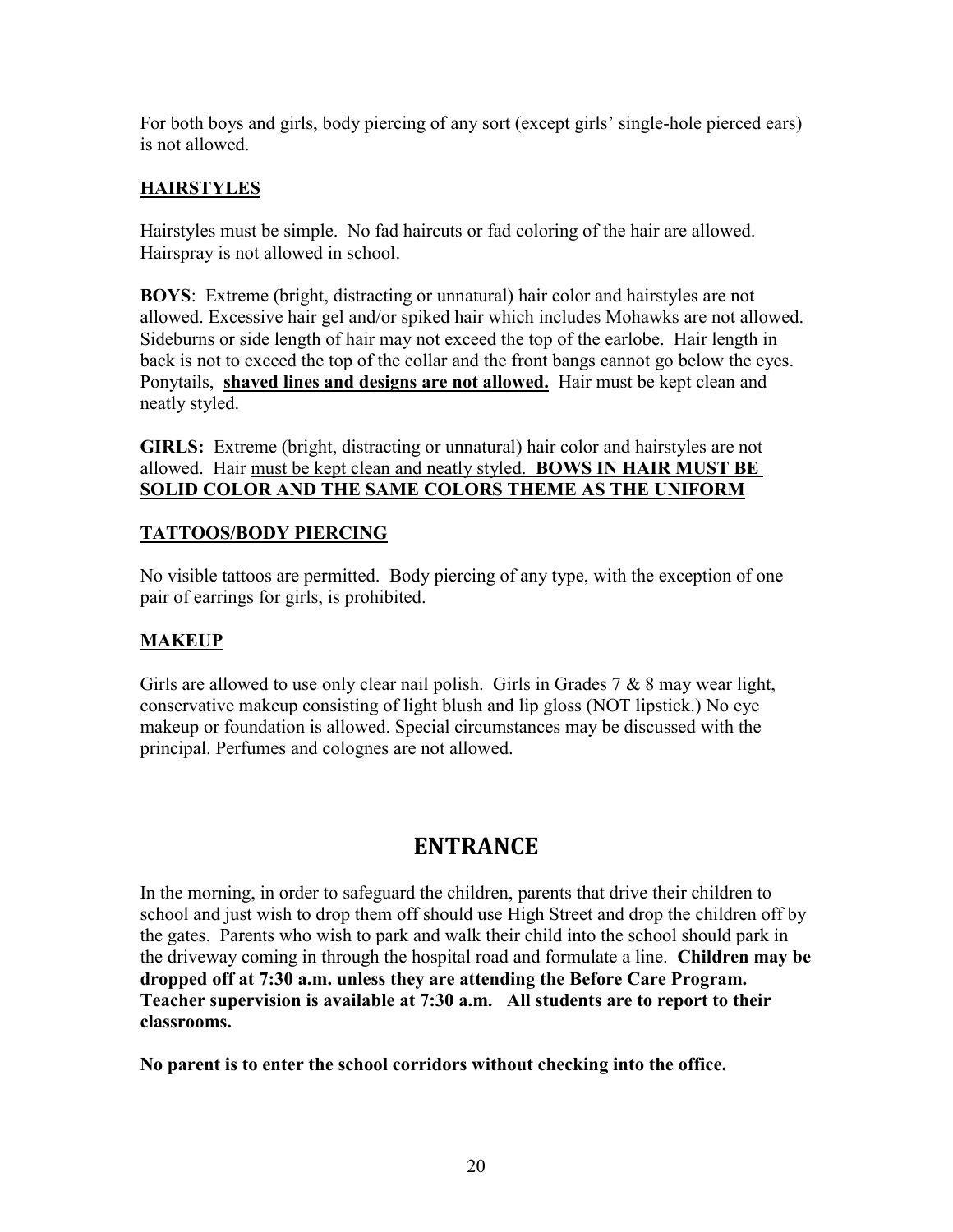### **EVALUATION AND TESTING**

A student's academic grade includes many components, NOT JUST WRITTEN WORK. A grade is based on the total performance of the child, including written work and testing, BUT also on class participation, extra work, homework, projects, effort, attitude, and conduct.

Work must always be completed on assigned dates and done neatly and legibly. **All assignments must be written in pencil, or black or blue ink only. Children are to use their planners to keep track of assignments. It is the child's responsibility for assignments.**

We endeavor to meet each pupil's needs in so far as we can and challenge each one to his/her potential.

Standardized tests are given in the fall and spring to students in Grades K-8. These tests are administered to help teachers ascertain what students have accomplished during the year.

Careful study of the test results shows strength and weaknesses of each student. Results will be sent to parents.

### **EXTRACURRICULAR ACTIVITIES**

During the school year extracurricular activities will be announced through the monthly letter or individual flyers. It is hoped that students will avail themselves of the programs. Good conduct and best effort are always required.

Parents should see that students registering for these activities take them seriously and make a genuine commitment, and not drop out when effort is required.

#### **If a student is absent the day of an event, they will not be allowed to attend the event.**

### **FIELD TRIPS**

Field trips are always planned with a particular educational objective in mind and all students are expected to participate with their class.

Anyone interested in chaperoning must fill out a CORI and have taken Protecting God's Children prior to a field trip.

**If a parent is to be a field trip chaperone, the guidelines listed below must be followed:**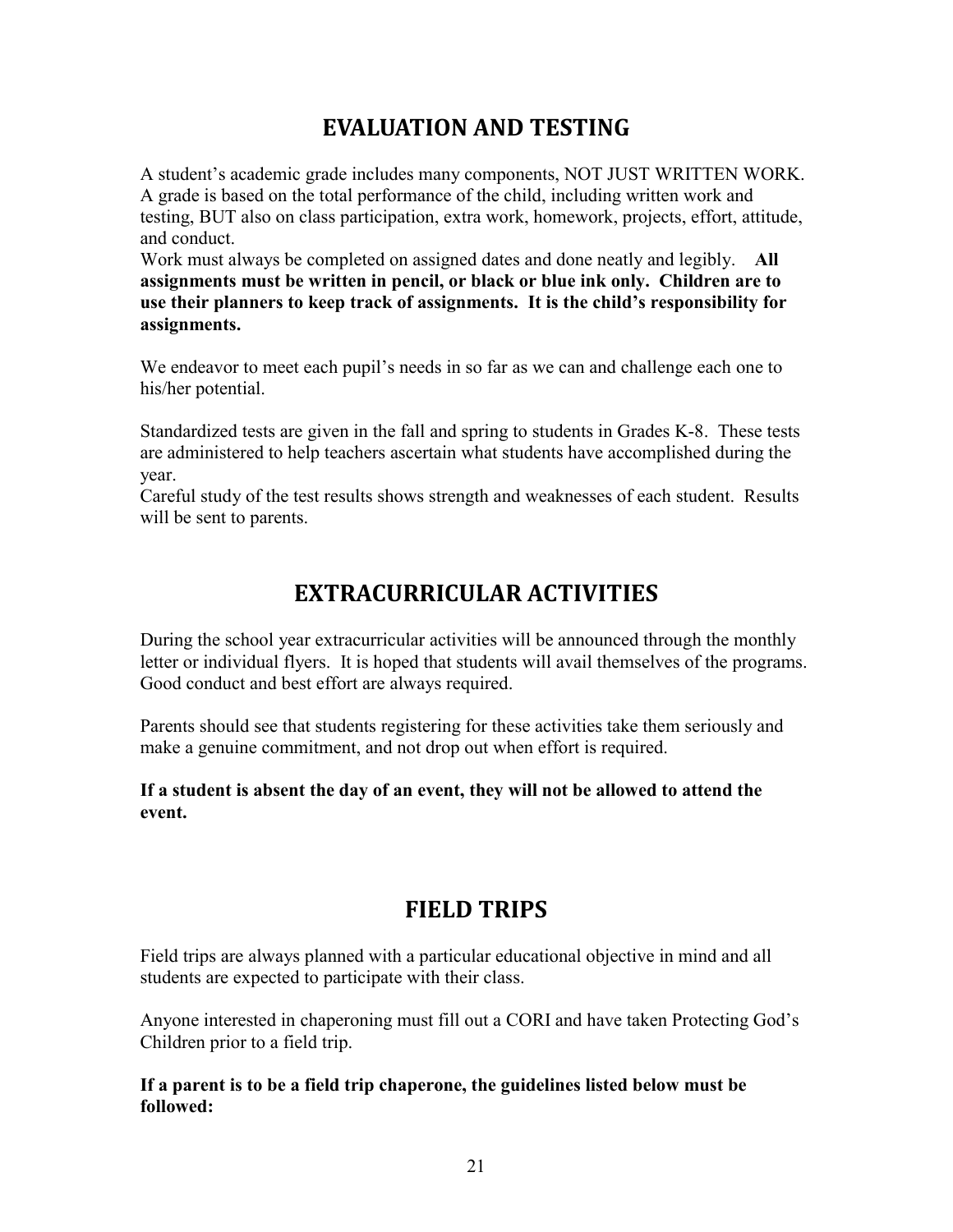-The schedule prepared by teacher/or tour guide must be followed.

-Always keep group of students together. No one may stray from assigned group. Since all children are assigned in groups for chaperones, children may not switch to another parent or chaperone.

-Parent chaperones are responsible for every child in their group, not only their child. Please do not combine groups in order to socialize with other parents. Parents are to monitor the children.

-Parents may not give students permission to do something outside of the group without checking with the head teacher.

-Children will use the lavatory before leaving school property. Lavatory use should be used in emergencies only. The assigned chaperone must supervise all lavatory use. Children should never go alone.

-Food and drinks are never allowed on the bus or at the event unless noted by the teacher. Drinking alcohol, smoking and gum chewing is not permitted on trips.

-The children represent Immaculate Conception School; please make sure they are always on their best behavior.

-Politeness and respect for other groups and people, who are on the excursion, is expected. If a child in a group chooses not to follow the rules of respect, politeness and courtesy let the head teacher know right away.

-Chaperones are required to dress conservatively on field trips. No miniskirt, short-shorts, low-cut shirts or halter top may be worn.

-No chaperone may leave one group to go with another group or class.

-Children must always stay with their teacher and grade on field trips.

-No siblings may be brought on a field trip since this is a school event.

-Discreet use of cell phones (for emergencies only) is advised. Do not use cell phones during a performance. Please turn cell phones off.

A teacher may request that a child miss a field trip if he/she has not been completing schoolwork or is continually displaying inappropriate behavior.

### **FINANCIAL AID**

Financial Aid is available to those families who qualify through the Archdiocese of Boston, Catholic School Foundation Program. Parents may submit an online form (a link is located on our website…icslowell.com) Parents must also submit a current IRS Tax Form for the previous years. After a parent is verified that all information is complete, the school is notified who qualifies and letters are sent out to families with the amount given for scholarship. No financial aid is issued until parents are paid in full their portion of the tuition.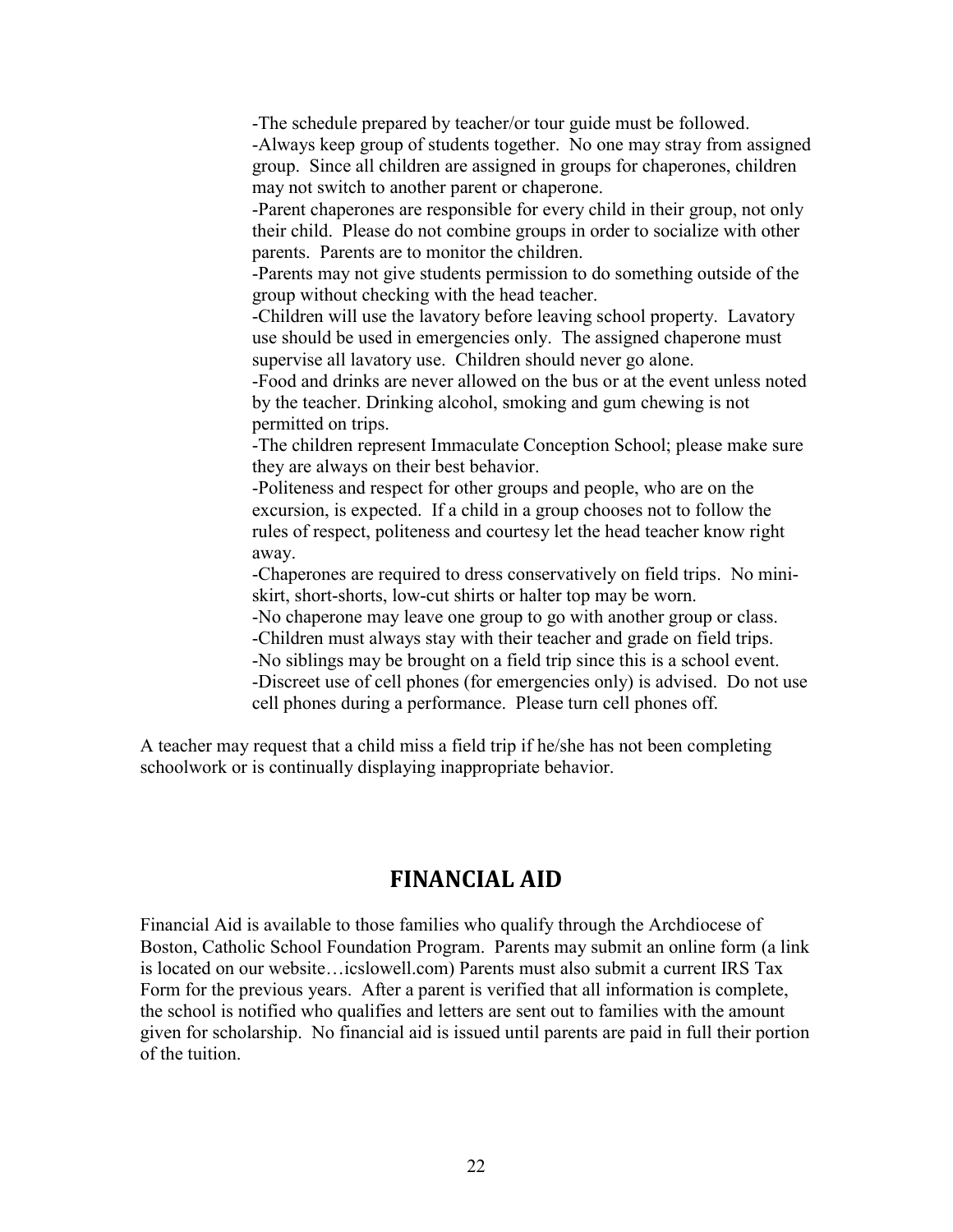### **FIRE DRILLS/CRISIS PLANS**

Fire drills are important for the safety of all. In order to ensure a quick and safe exit from the building, students must follow directions, move right along but DO NOT RUN. Talking is forbidden. In case of a REAL EMERGENCY, the response of the school personnel is automatic-SOUND THE ALARM AND GET THE CHILDREN OUT OF THE BUILDING. All teachers/staff/parents should be familiar with the locations of the alarms.

**Crisis Plan**—If Immaculate Conception School had to be evacuated for whatever reason, the following plan would be conducted:

#### **Children will be moved to ICS Church on Fayette St.**

If Immaculate Conception School had to be evacuated due to a crisis situation you would be notified through the Emergency Alert System. **Please make sure you keep up-todate emergency phone numbers or emails.**

Each room has evacuation procedures posted prominently. Safe havens are located at ICS Church and Rectory.

### **HOMEWORK**

Homework serves a positive purpose and is closely related to class work. Total time of assigned homework should follow these approximate times:

| Primary grades | 20-30 minutes per night                              |
|----------------|------------------------------------------------------|
| Grades 3-5     | 50-60 minutes per night                              |
| Grades 6-8     | 1 to 2 hours per night (possibly more if in an above |
|                | average class)                                       |

Homework does not only mean written work. Students should study every night.

### **HOMEWORK CLUB**

On Monday-Thursdays from 2:00-3:15 there is a Homework Club available to those who would like their child to complete homework at school under the direction of a faculty member. Fee is \$5 per day per child which will be paid directly to the faculty member.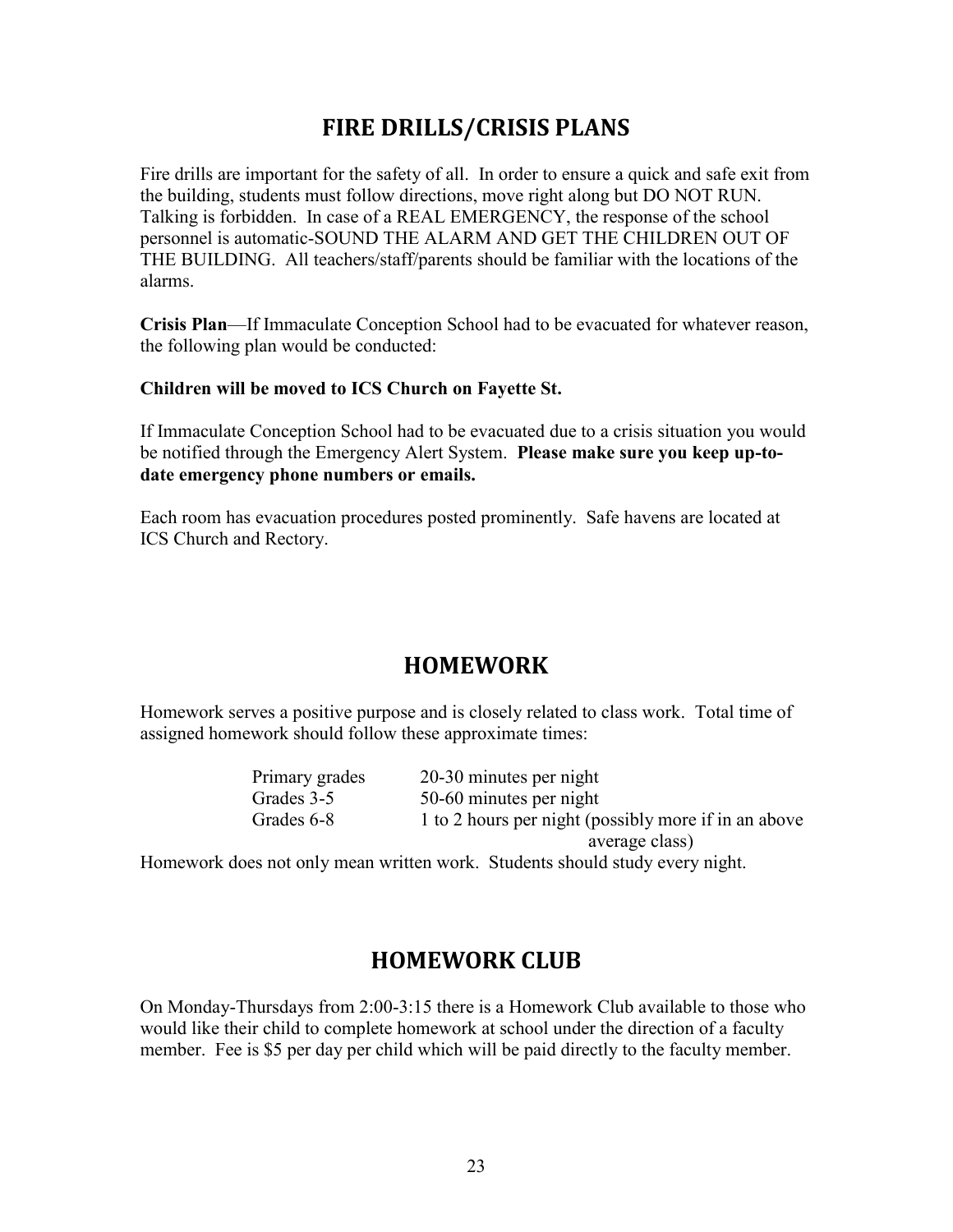#### **HONOR ROLL**

Student who achieves all A's High Honors Student who achieves all A's and B's Honors

**\*\*Chronic inappropriate behavior and talkative can prevent students from being placed on the HONOR ROLL. \*\*\*In special classes, all grades must be at least Satisfactory.**

#### **KIDS' CLUB**

Immaculate Conception School offers an extension of our day through KIDS' Club. It is held following dismissal whenever school is in full session. It is offered on most Early Dismissal Days (1/2 days). The program consists of supervised playtime, quiet study time for homework, and some crafts. Students need to bring a snack and drink. ICS does have snacks or drinks available, for a fee, after school. Kids' Club runs until 5:00 p.m. In the event of inclement weather, a decision on whether or not to hold Kids' Club will be made by 10:00 a.m. It is the responsibility of the parent to call the office at that time to find out if the Kids' Club program will be held on that day. We will also notify you through the Emergency Alert System.

#### **LAVATORIES**

Students must have a teacher's permission in order to be excused from class. Some teachers elect to have a designated lavatory time for their class. Excellent behavior is expected in the lavatories at all times.

#### **LUNCH**

Students may bring their lunches to school. A hot lunch program is offered daily by the First Class Catering for those who wish to purchase a lunch. This program will begin the first full week of school in September. Order forms are sent home monthly. No refunds are allowed on pre-paid food since orders are placed to the caterer in advance. No refunds for absences. Students may order milk through the catering service. No refunds allowed for pre-paid milk. **Checks should be written to FIRST CLASS CATERING.**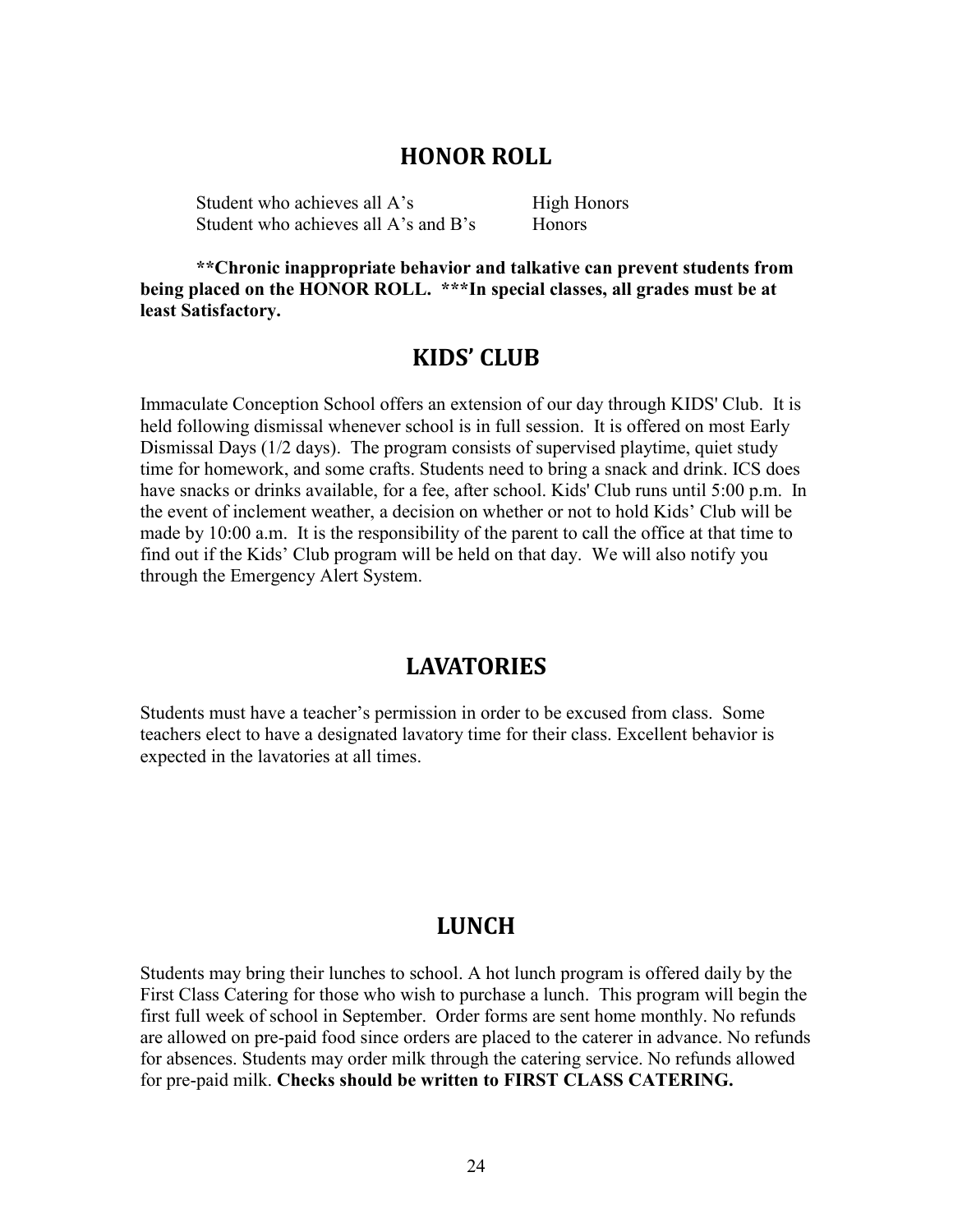No glass bottles or soda may be brought to school for lunch. Juices in boxes or plastic containers are acceptable. On occasions, the principal may allow soda a lunch for the older students in grades 5 through 8.

Students are required to conduct themselves in an orderly manner going to and from the cafeteria. Once in the lunchroom, good manners, courtesy and proper eating habits are expected. Cafeteria rules include, but are not limited to;

- 1. No cutting in line ahead of others
- 2. Clean up tables and immediate area (In gr. 5-8 assigned table washers are expected to wash tables after their lunch wave)
- 3. No food or drink out of the cafeteria
- 4. No one allowed out of the cafeteria during lunch time without asking monitor permission
- 5. No running, shoving or pushing going to or leaving the cafeteria
- 6. No tossing items of food or anything else in the cafeteria
- 7. No excessive noise during lunch period. Shouting or screaming across the cafeteria is not acceptable behavior
- 8. No sitting on or placing feet on the tables
- 9. Students are directly answerable to the monitors on duty.

### **PROGRESS REPORTS**

A progress report is sent home midway during a marking period. This will indicate progress or lack of progress of a student and why the teacher feels a lack of progress is occurring.

These, too, should be returned—with comment to the teacher if needed. Progress reports can be given to children who are also doing well in classes. **If a parent would like to have a conference regarding the progress report, the parent should call the school and schedule an appointment with the teacher.**

**Grade 6-8 parents have the opportunity to review their child's grades on-line using the FACTS program. Each parent creates a username for their family to go online to keep track of their student's grades and to update any changes to address, phone number, emergency information or pickup information. If you need assistance to create a username, please contact the office.**

### **PROMOTION/RETENTION POLICY**

Every effort will be made to place pupils at their appropriate grade level, which provides for the continuous progress of pupils from grade to grade. However, when it is felt that a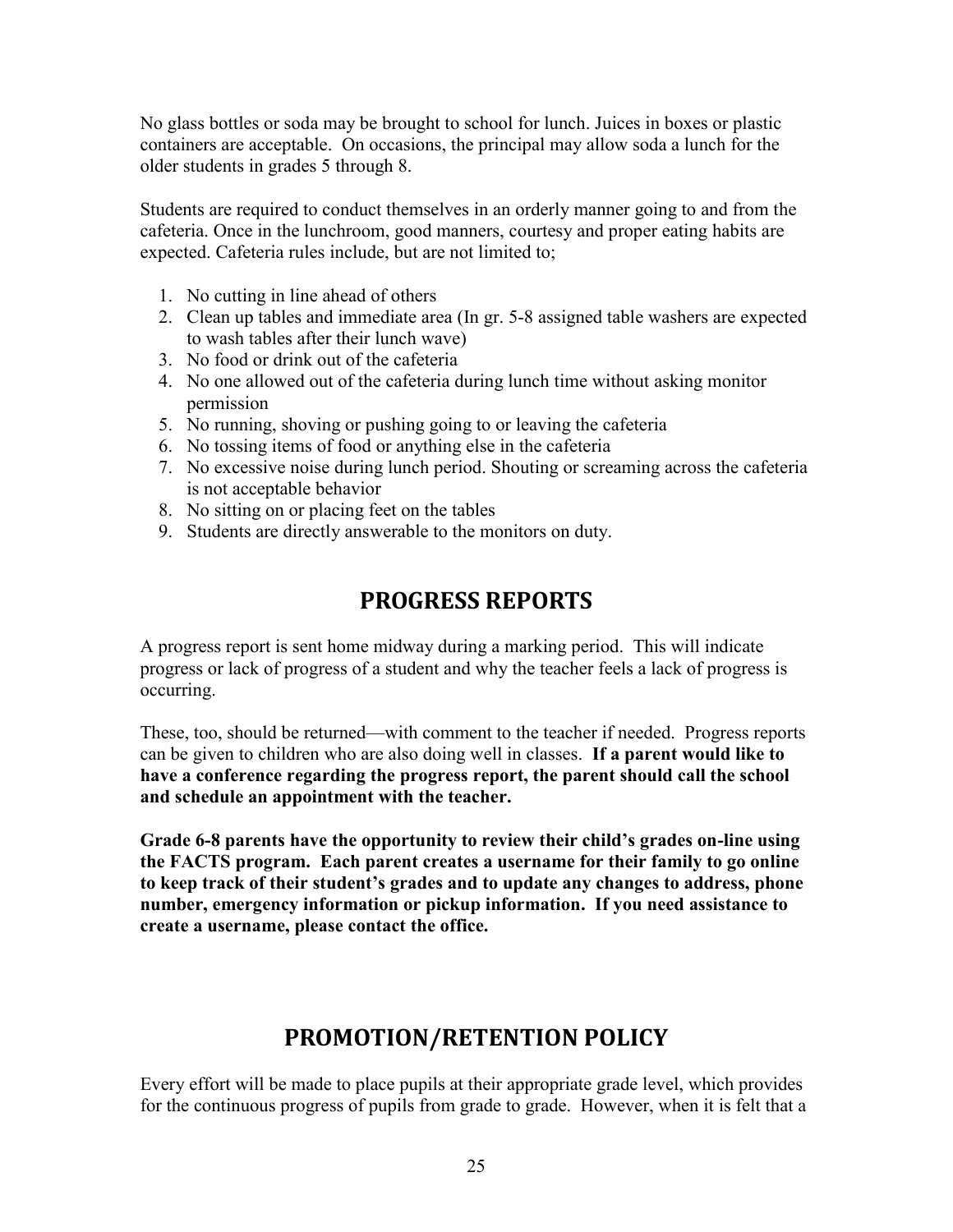pupil may not profit from an existing program, retention may be considered. Retention is possible at any grade level and would be considered in the following situations:

- 1. Retention will offer a growth that will benefit the child.
- 2. Retention will be considered when a pupil is achieving below his/her grade level.
- 3. Retention will be considered when poor attendance has been a contributing factor to poor educational progress. Serious consideration for retention will be given for absences in excess of 20 school days.

### **PUPIL RECORD CARD**

A cumulative record card shall be kept for each student from his/her entrance into school until he/she leaves. The conditions to access these records shall comply with the Right to Privacy Law. Cumulative records are made available only to professional staff members, to a pupil who is 18 years or older, and to the pupil's parents or legal guardian.

The records of the school concerning individual students shall be used for the promotion of the welfare of the student. Copies of the student's records are released only to duly authorized persons and only after a release form have been signed by the parent or legal guardian.

### **RECESS**

All students will receive a supervised recess period every day. It is expected that all students will use good judgment when playing games and should avoid rough behavior. The parents and teachers on playground duty will be the final decision-makers on what constitutes harmful or unnecessary rough behavior in the schoolyard. All students are to respect the person on duty. Any disrespect may result in a suspension from the playground for an appropriate length of time.

If a child needs to see the nurse or use the lavatory, permission must be asked of the monitor or teacher on duty. At the end of recess, students are to walk to their designated spot and line up according to class. They should return to their classrooms quietly since other classes are in session.

#### **STUDENTS MUST PICK UP ANY RECESS EQUIPMENT (BALLS, JUMP ROPES, ETC.) THAT THEY USE DURING RECESS.**

#### **Boys must remove their hats before entering the school building.**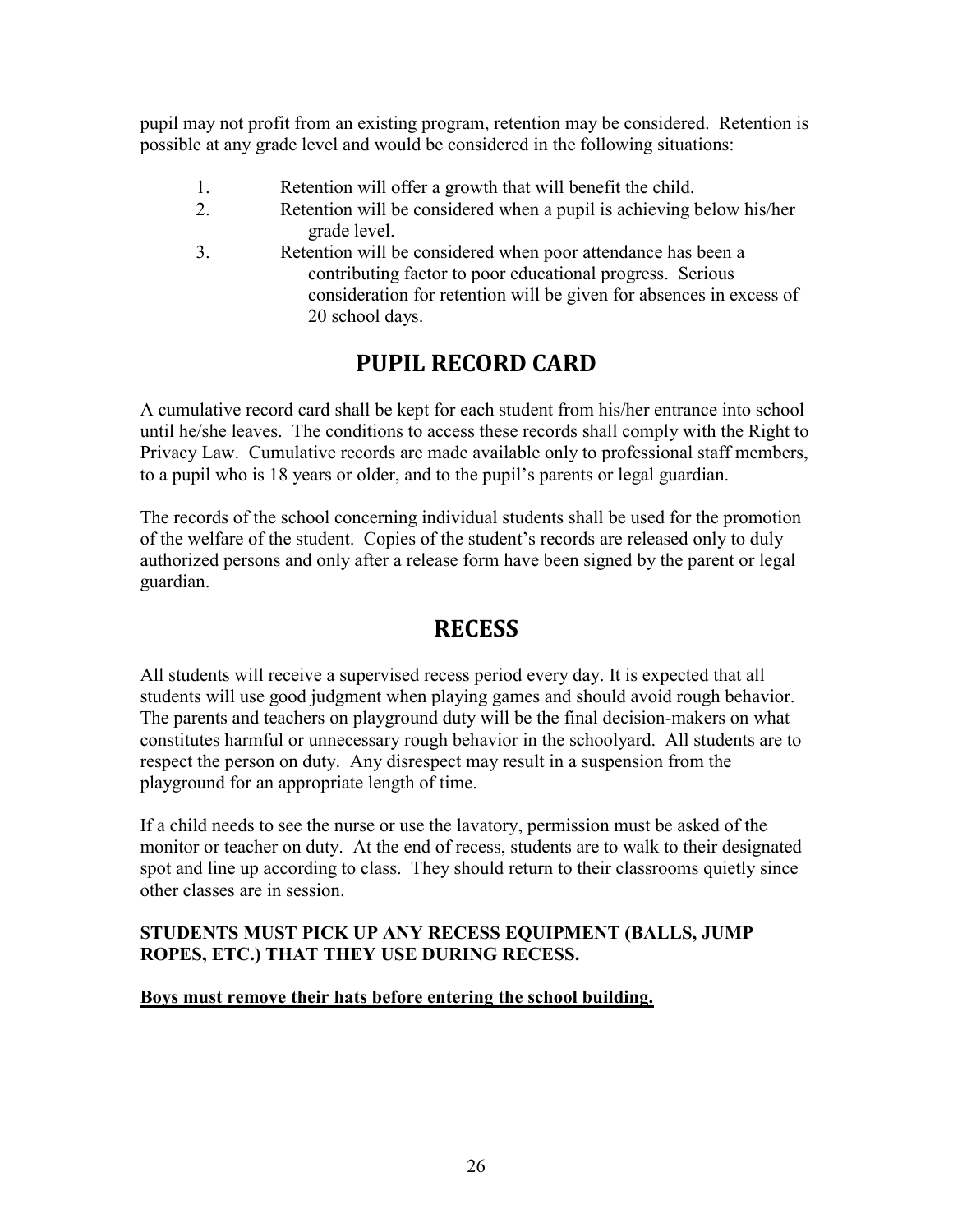### **REFUND POLICY**

**ICS has a registration fee which is non-refundable.** 

**Since budget projections and tuition fees are based on class size the following tuition policy is enforced: Those who pay full payment by September—payment is fully refundable if the student withdraws by September.** 

**Monthly Payments**—Monthly payments are non-refundable.

**If a parent decides to withdraw their child from Immaculate Conception School tuition will be prorated to the nearest quarter.**

**Each year by June 1, a \$200 (non-refundable for K-8 students) and \$350 (nonrefundable deposit for PK students deposit on the next year's tuition is required.**

### **REPORT CARDS**

Report cards are distributed THREE times a year: December, March and June. The following grading scale is used for Grades 2-8 students:

| $A+$  | 97-100 | $C+$  | 77-79     |
|-------|--------|-------|-----------|
| A     | 94-96  | C     | 74-76     |
| $A -$ | 90-93  | $C$ - | $70 - 73$ |
| $B+$  | 87-89  | D     | 67-69     |
| B     | 84-86  | D     | 64-66     |
| $B -$ | 80-83  | D-    | $60 - 63$ |
|       |        | F     | 59-below  |

For grades K-1 report cards, the following scale is used:

O=Outstanding S=Satisfactory I=Improving N=Need Improvement U=Unsatisfactory

Academic Honors are given at the end of each quarter in Grades 6-8. To receive High Honors, a student must maintain A's in all subject areas as well as good Conduct/Effort grades. To receive an award of Honors, a student must maintain grades of A's and B's and have good Conduct/Effort grades. **\*\*\*In special classes, all grades must be at least satisfactory.**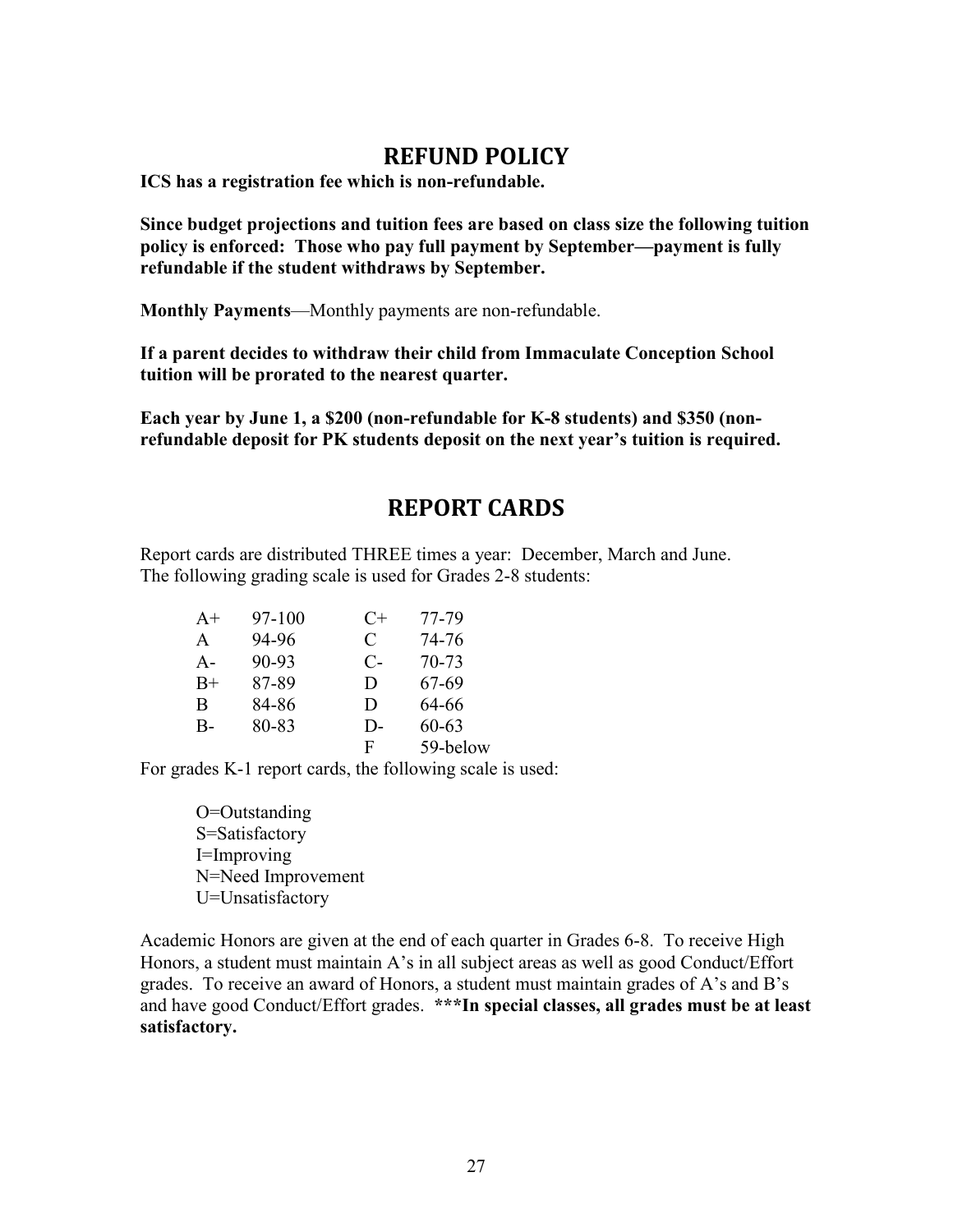### **RESPECT FOR INDIVIDUALS**

In keeping with Christian values and recognizing the value of each person, we at Immaculate Conception School insist on respect for each person. Harassment will not be tolerated whether it is verbal, physical, or sexual. Violations of this policy will be treated seriously. The consequence will be determined by the seriousness of the violation. The dignity of each person will be safeguarded by the administration. If a child is being harassed, please notify the teacher who will address the issue right away.

### **RESPECT FOR TEACHERS**

Parents are held to the same standard as students with regard to respect for teachers. Enrollment of the child in the school implies a partnership between the school and the parents/child. If the partnership breaks down, parents can be required to withdraw the child from school.

### **IMMACULATE CONCEPTION SCHOOL PARENT ASSOCIATION (ICSPA)**

The purpose of this association is to help parents and teachers acquire a profound appreciation of the ideals of a Catholic Education, to promote a clearer understanding of mutual educational responsibilities of parents, , and to encourage parents to establish a community spirit in and out of school. The ICSPA raises fund for different reasons as decided by pastor or the principal. The ICSPA also promotes social events so family ties may be established.

### **SCHOOL NURSE**

Immaculate Conception School is privileged to have a school nurse during school hours. The school nurse maintains all health records required by the state. State law does not allow children to attend school if they have not met the age appropriate immunization requirements. If your child received any immunizations from your doctor, notify the school nurse.

**Administration of Medication**: The school nurse administers medicine. **Medication will be given in school only upon a written order from the physician to the school and written parental permission. The parent or legal guardian of the child must bring medication (in the original prescription bottle) to the school office or school nurse. This is a law which cannot be violated (NOT EVEN ASPIRIN). Medication should never be sent with a child. In case of medication being taken for a brief period of time, a parent**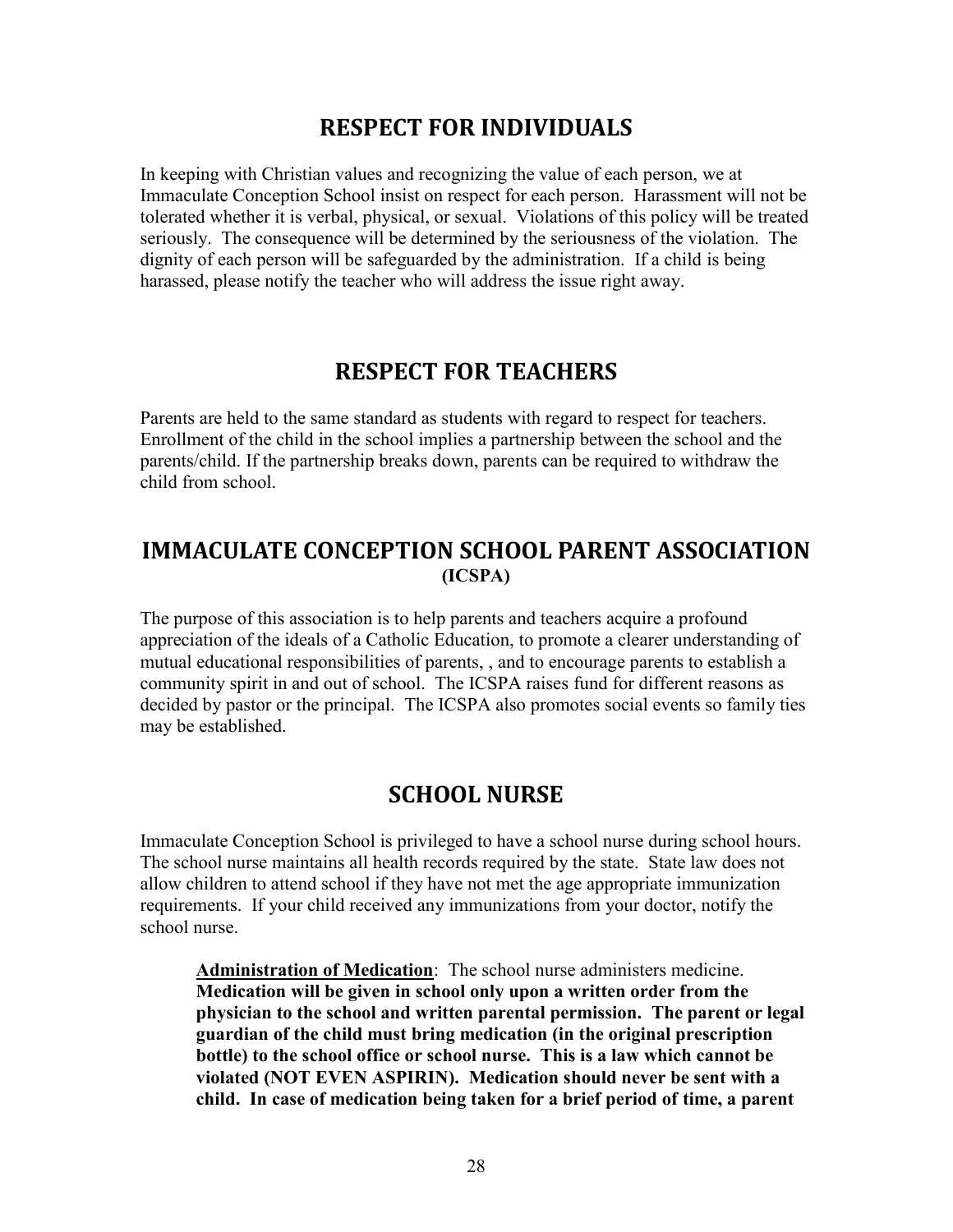**or legal guardian may come to the school office and administer the medication to the student or present the required written orders for the nurse to administer it.**

**The school nurse shall allow students, who obtain written authorization for selfadministration of medication from their physician and a parent or legal guardian, to administer medication only after approval and evaluation.**

Medications covered under this policy include: ALL prescriptions from a doctor including: aspirin or aspirin substitutes (Tylenol) and all other over-the-counter medications. Over-the-counter medications must be brought in their original containers with labels, intact, and with child's name affixed. The nurse will examine on-site any new medications with the parent or legal guardian present and develop a plan for the administration of the medication for that child. No cough drops or throat lozenges are allowed in school without a note from the child's parent or legal guardian.

Medications may not be administered on field trips except:

\*By teachers who have received specific training on the administration of medications, or

\*By a parent or guardian who attends the field trip and administers medication to his/her own child, or

\*By a student who has approval to self-administer.

**Injuries**—if a student's activities are limited due to injury or a health problem, a written note from a doctor is required.

**Parents are required to complete and return the emergency form on each child. These forms must be updated yearly. Please notify the nurse if any information changes during the year, such as phone numbers for home or work, addresses, or who to call if a parent cannot be reached.**

**Physicals: State education law requires that a physical be recorded on each child's health record upon entrance to school in Kindergarten and Grade 6. If a parent is planning a physical with a family doctor, please request from the school nurse the proper forms so that the information regarding this physical is kept current. PHYSICALS ARE ENCOURAGED YEARLY FOR CHILDREN WHO WISH TO PARTICIPATE IN OUR SPORTS PROGRAM.**

**The school nurse and all faculty and staff members are required by law to report suspected child abuse and neglect cases.**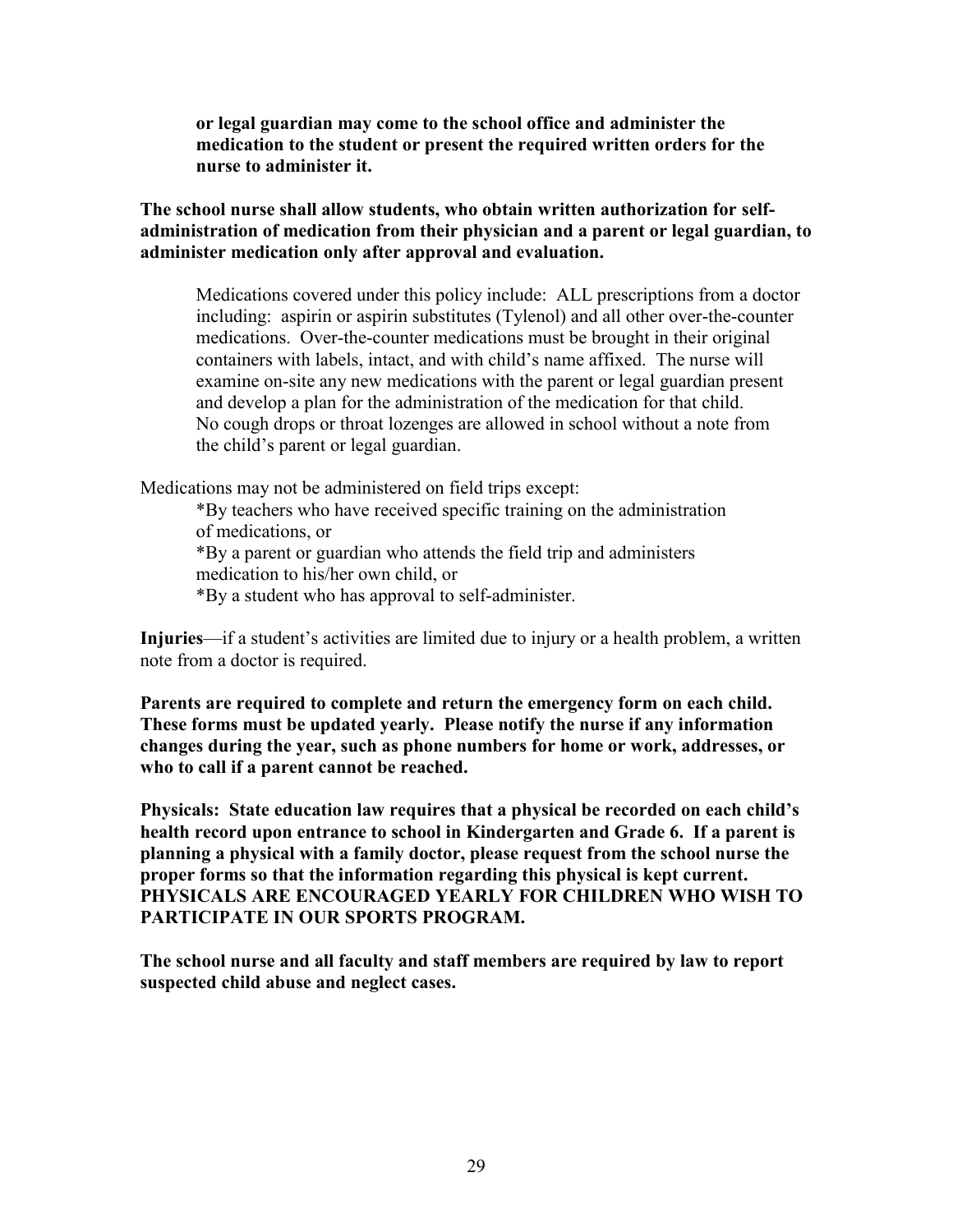### **TELEPHONE**

**Please notify the school office if your phone number or address at home or work has changed** or if the one you listed for emergencies has changed. It is very important that the school has on file the current telephone number and address for all students.

Students may use the school phone only for emergencies. This does not include forgotten items, e.g. homework, reports, and/or gym clothes.

Children must be taught to accept the responsibility of coming prepared to school. Children will not be called to the phone for messages. **Please take care of arranging transportation before coming to school. It is very disruptive to the office staff, teachers and students to interrupt the day to relay changes of transportation messages.**

**In like manner, a parent who wishes to speak to a teacher should leave his/her phone number for the teacher to call, with the administrative assistant. PARENTS SHOULD NOT CALL TEACHERS AT THEIR HOMES.**

**NO CELL PHONES, INTERACTIVE ELECTRONIC DEVICES OR GAMES, WALKMANS, PORTABLE CD PLAYERS, MP3 PLAYERS, IPODS, CAMERAS OR ANY OTHER TYPE OF ELECTRONIC DEVICE ARE ALLOWED DURING THE SCHOOL DAY. Items that are used during the school day will be confiscated by the principal or teacher for an appropriate time. Teachers may make an exception to the electronic device for Kids Club games or when a student has an ebook. The Immaculate Conception School is not responsible for these items if they are lost, broken or stolen.**

# **Cell Phone/Electronics Policy**

Cell phones have become a way of life, a technological convenience that has impacted all of our lives in one way or another. For safety purposes, the Immaculate Conception School permits students to possess personal cell phones and telecommunications devices; however, **these devices must remain turned off and completely powered down during the instructional day.** This policy is intended to support student learning while minimizing student distractions and disruptions. Students may use ICS issued technology (Chromebooks, computer lab) to support the learning objectives in the classroom. The principal has the final authority of acceptable cell phone usage.

**Apple/Smart Watch, tablets, gaming devices or IPods (electronics) with cell phone and/or internet ability and/or video and picture capability will not be allowed with exception of before and after school programs.**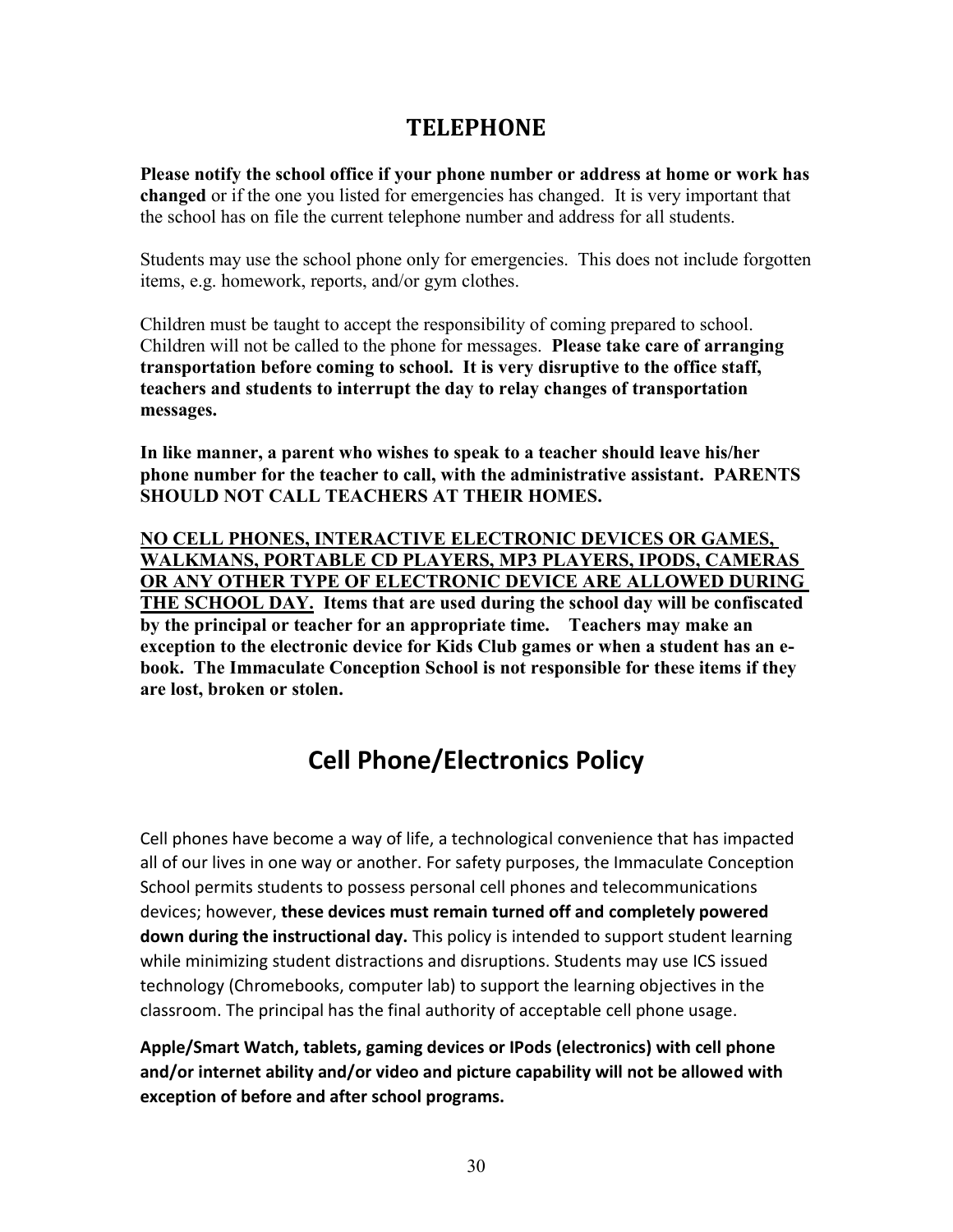Students may use the telephone in the office in extreme emergencies. Students will not be called out of class for a phone call. Parents may leave a message for students with the school if necessary. Parents are urged to utilize the school phone to relay any messages that may be urgent in nature to their child.

No student will be allowed to possess or use a cell phone during the hours of 7:30 a.m. to 2p.m.

**Cell phones and other electronics must be off and secured in a designated spot in the classroom. Of course, the best security for the cell phone or electronic is to leave it home**. If a student is found to be in possession or use of a cell phone/electronics, the phone or electronic will be taken by the teacher and delivered to the office.

The consequences will be as follows:

#### **1st offense:**

- Cell phone or electronic will be held in office until the end of the day.
- Student will sign for the cell phone or electronic at the end of the day in the office.

#### **2nd offense:**

• Cell phone or electronic devices will be held in office until a parent or guardian pickups it up at the end of the day.

• A parent or guardian will need to sign for the cell phone or electronic device at the end of the day in the office.

#### **3rd offense:**

- Cell phone or electronic will be held in office.
- A parent or guardian will sign for the cell phone or electronic after a meeting with the Student and principal. The student will be subject disciplinary action determined by the principal.

**The Immaculate Conception School is not responsible for damaged, lost, or stolen telecommunications devices.**

#### **Student electronics use guidelines during the school day (7:30 AM -2PM)**

**∙ Students may use their personal electronics on campus before 7:30 AM (Before School) and after 2PM (Kid's Club).**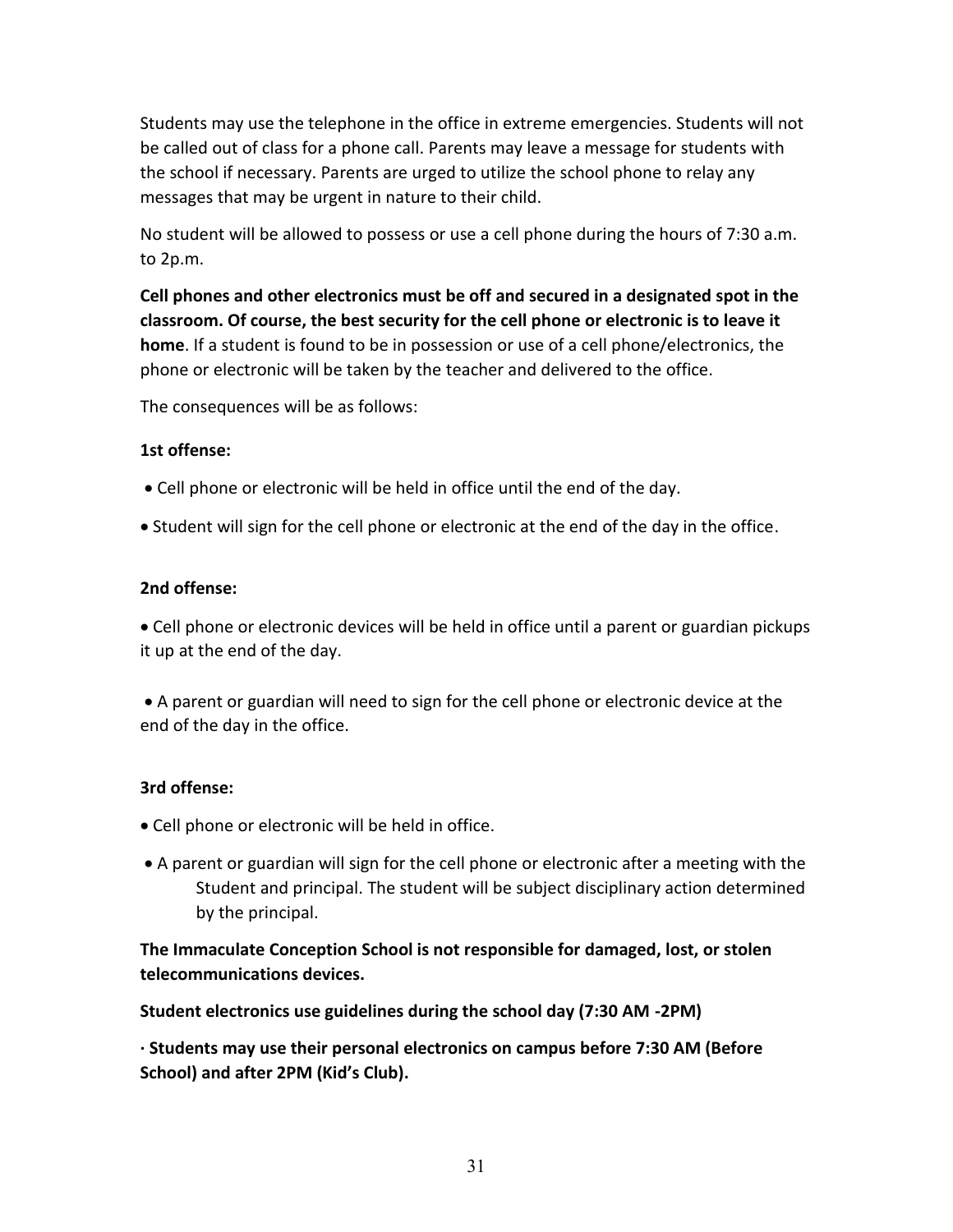**∙ Cell phones or electronic devices must be turned off and completely powered down during the day.**

**∙ Cell phone or electronic devices use is prohibited in bathrooms or any area considered private.**

### **TUITION, REGISTRATION, BOOK AND GRADUATION FEE PAYMENTS**

There are **three options** for tuition payments. For our K-8 program--A parent or legal guardian may pay in full by September 1st, pay two installments in September and January or you may choose to participate in a 10-month plan. **Monthly tuition payments begin in July and end in April.**

**PK Parents pay a \$350 deposit in June and then a monthly payment of \$500 per month. The Archdiocese does not offer financial aid for Pre-Kindergarten students.**

Registration fees are payable during the scheduled registration period. **A deposit must be paid before the school year begins. No tuition refunds will be given unless student withdraws before the beginning of the school year. Graduation fees must be paid during September. All tuition must be paid in full in order for Gr. 8, PK or K students to participate in any graduation or special end of the year events.** 

**Our bookkeeper will be calling to remind parents if they are not current in tuition. If tuition does not become current or in a timely manner, parents will be called to remove their child from the school.**

### **VISITORS**

**All visitors—including parents—MUST REPORT TO THE SCHOOL OFFICE upon entering the school building. NO ONE IS TO VISIT A CLASSROOM WITHOUT THE PRINCIPAL'S OR ADMINASTRATIVE ASSISTANT'S PERMISSION.** Parents may not interrupt a class or expect to have a teacher give an accounting of a child's grades without an appointment.

Items brought to school for a child, e.g. lunch, etc. should be left at the office with the child's name and grade printed on it. However, this should not be a regular practice.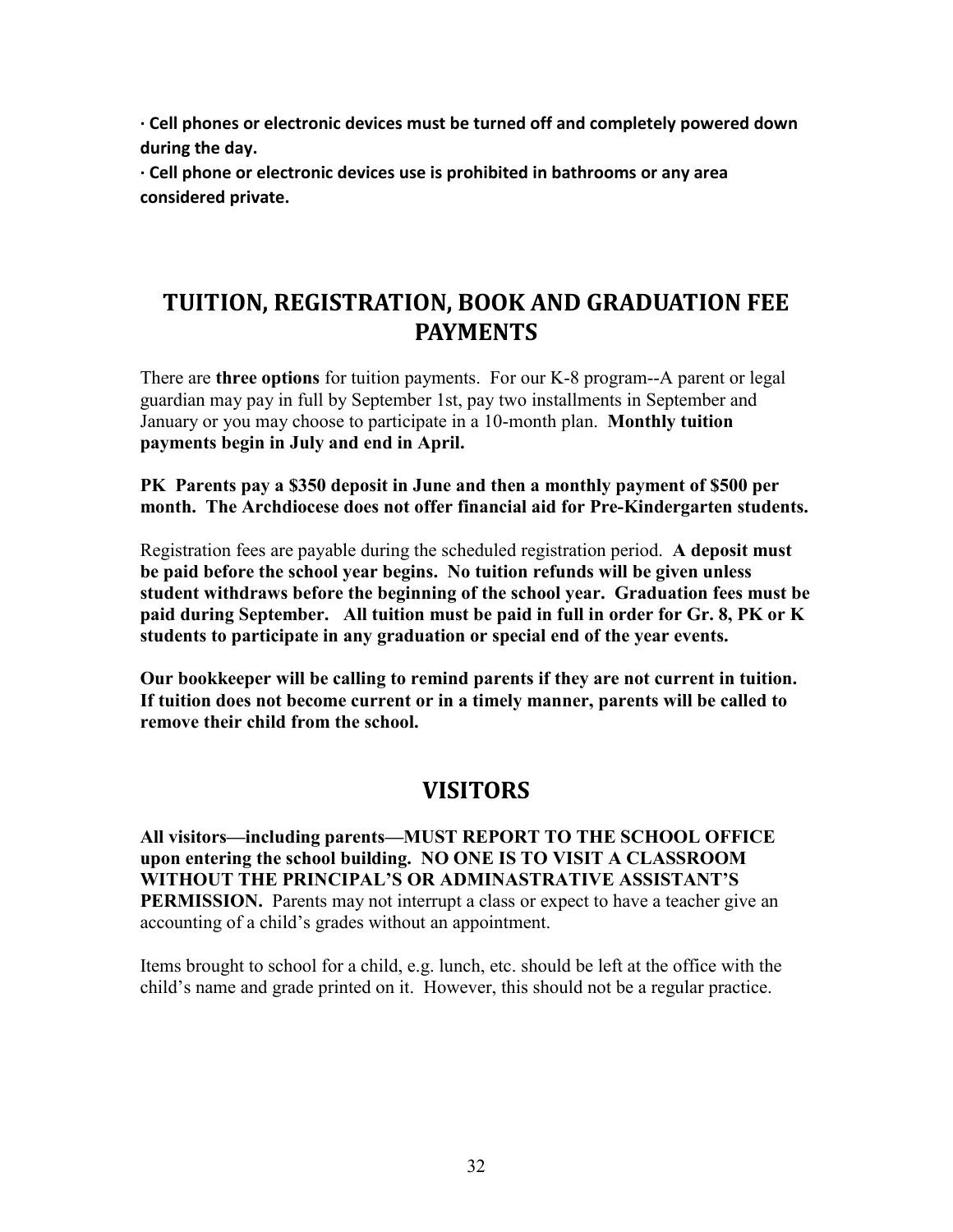### **WITHDRAWALS**

The Catholic Church and the Catholic School recognize parents as the primary educators of their children. The education of students at our school is a partnership between parents and the school. If, in the opinion of the administration, the partnership is irretrievably broken, the school reserves the right to require the parent to withdraw his or her child. This is a very serious decision that is not made lightly.

To preserve unity and harmony of classes at Immaculate Conception School, once a parent chooses to remove a child from the school, that child will not be permitted to reenter. The administration, however, may elect to review special circumstances.

#### **THE ADMINISTRATION HAS THE RIGHT TO REVISE THIS HANDBOOK AT ANY TIME.**

**Please retain a copy of the Parent/Student Handbook. If you need a copy, please contact the school or you can view the handbook on line at ICSLowell.com.**

> **IMMACULATE CONCEPTION SCHOOL IS A DRUG-FREE ZONE WHICH INCLUDES A SMOKE-FREE ENVIRONMENT. THERE IS NO SMOKING ALLOWED IN THE BUILDING OR ON THE SCHOOL GROUNDS!!**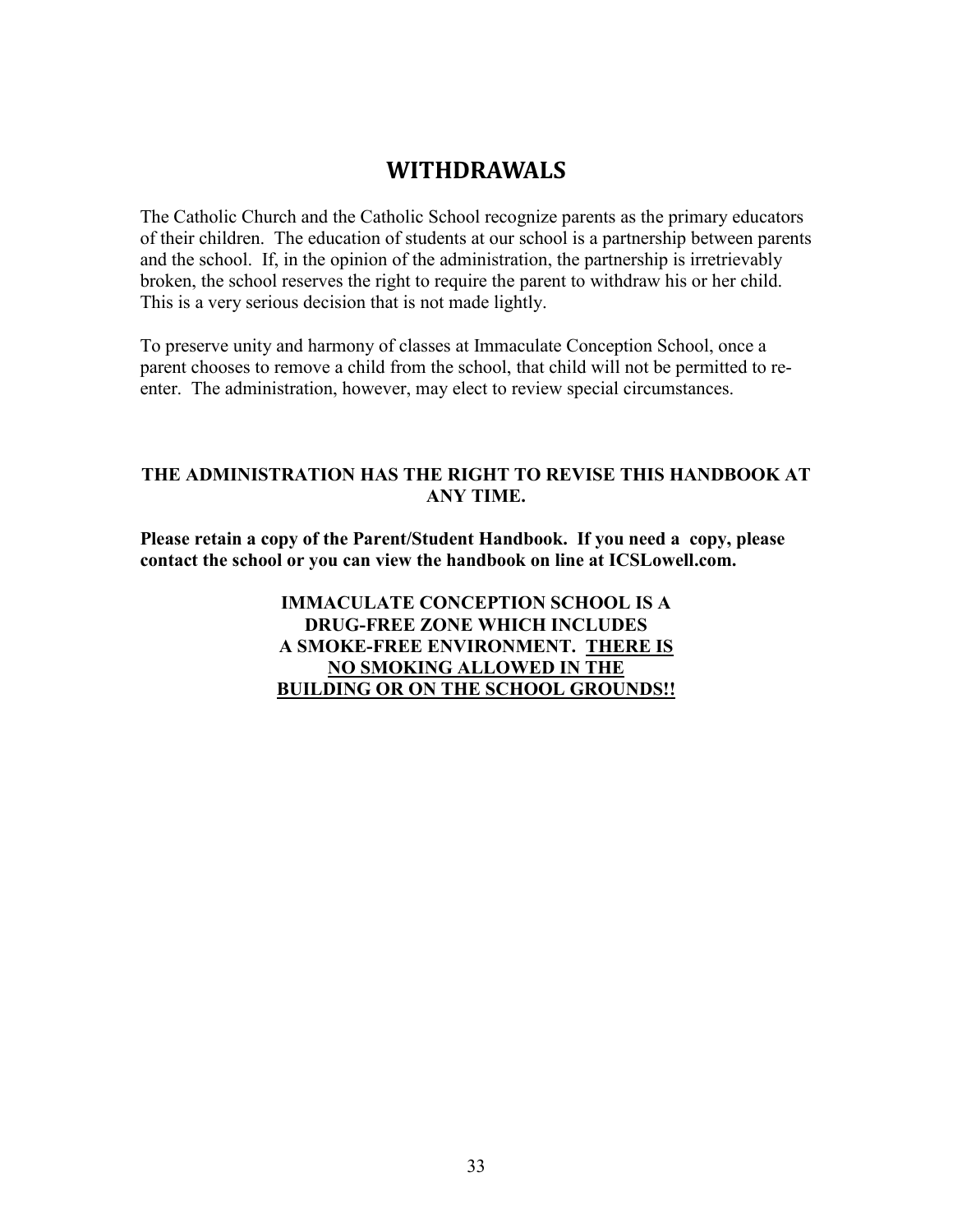# **Remote Learning Etiquette Zoom and Google Meets**

#### **Video Conferencing Etiquette**

● Mute yourself right when you join and keep your microphone muted when you are not speaking.

● Use the chat to ask questions and make comments related to class. No spam please.

• Use headphones with a built in microphone if there are other people in your home using video conferencing or talking in the background.

#### ● **WEAR SCHOOL UNIFORM**

● Be in a common area when you join the virtual meeting. Be aware of what is in the background of your video camera when you are in a meeting. Try to avoid being in your bedroom.

• If technology is not working email your teacher IMMEDIATELY.

#### **Follow Digital Citizenship Standards and Expectations**

- Use respectful behavior and language.
- Stick to appropriate topics of discussion.
- Send, upload, or transmit only appropriate videos, documents, and pictures.
- Use only appropriate icons, emoji, and avatars.
- Wear school uniform if you are attending meetings via video (Zoom or Google Meet).
- Be honest and do not plagiarize or copy the work of others. Use academic integrity.

• Do not falsify information about yourself or impersonate others online. When everyone remembers to act kindly, show consideration for others, and treat one another online as you wish to be treated in person, the focus can be on learning

**\*No eating during classtime while online. You may drink water if necessary**.

#### **Bully Prevention**

ICS is a bullying prevention campus and is committed to honoring each other as God's children. This includes bullying that may take place in online platforms.

**Reporting options:** All suspected bully-like behavior can be reported anonymously and reporting names are optional. Ways of reporting bully-like include:

1. Tell a teacher who you trust and/or who may know students involved in the incident.

2. Give a completed Bullying Prevention Reporting Form (BPRF) to an ICS adult employee (principal, teacher or staff member) who will pass on to the appropriate principal. BPRF's are available on the ICS website. icslowell.com.

3. Email BPRF info or call (who, what, when, where, date and time) to [icslowell@hotmail.com](mailto:icslowell@hotmail.com) or call 978-454-5339.

**Falsifying of information will not be tolerated and will incur consequences.**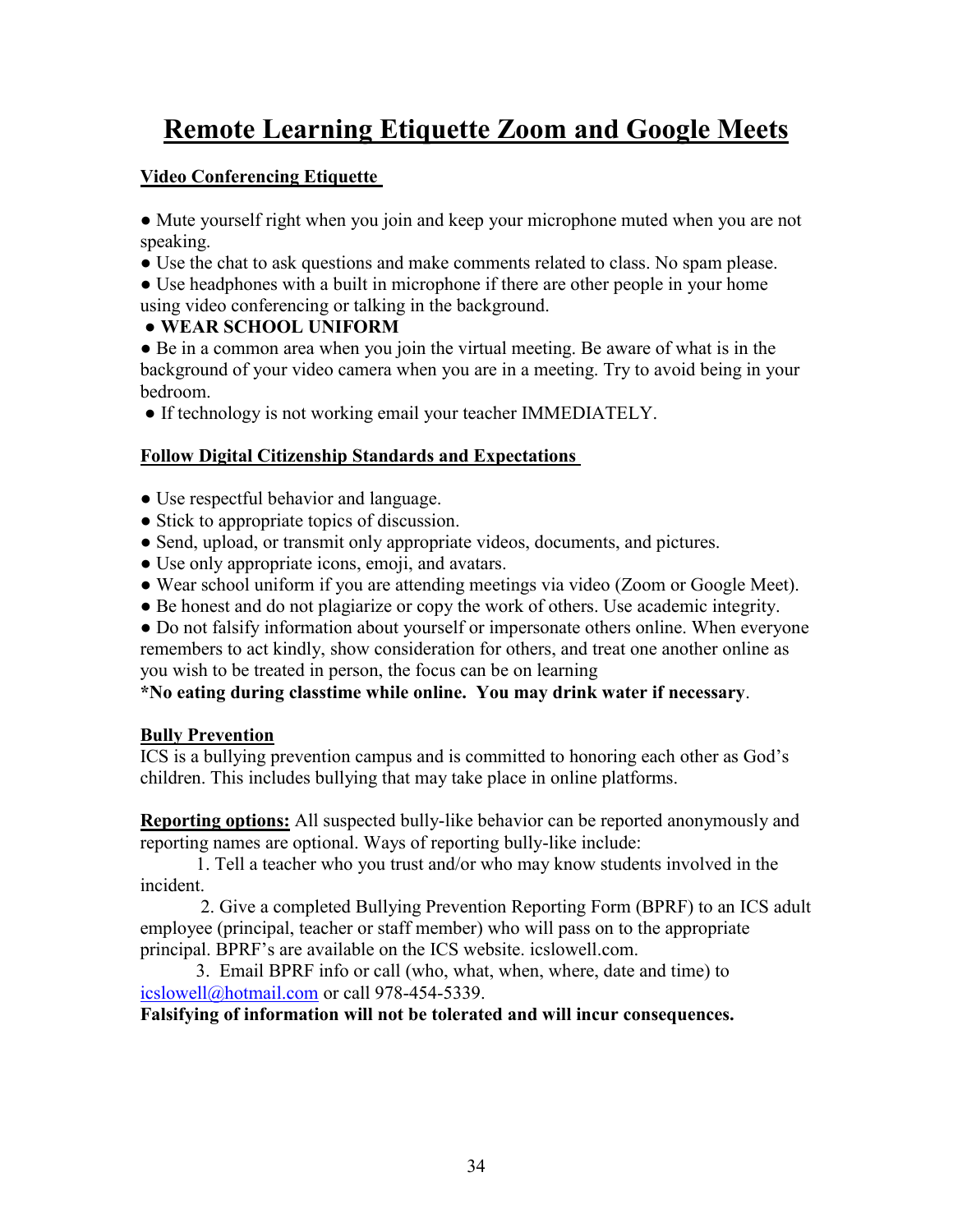# **IMMACULATE CONCEPTION SCHOOL PARENT ASSOCIATION (ICSPA)**

#### **What is the ICSPA?**

The **ICSPA** is a volunteer group of parents, faculty, administrators and clergy. The purpose of ICSPA is to provide a forum for the positive and productive exchange of ideas aimed at enhancing our children's spiritual, civic, and academic experiences at Immaculate Conception School. It also provides a means for regular and cooperative interaction between parents, faculty/administration, and the ICSPA board for the purpose of planning and organizing fundraising and non-fundraising activities, which are a necessary part of the operation of the school.

#### **Why does the ICSPA exist, and why do they need ME?**

The ICSPA is responsible for providing a vehicle through which families can provide service to the school for fundraising activities, as well as non-fundraising events. Parochial schools do not receive any public funding toward their operation. In fact, Immaculate Conception School starts the year with a deficit.

As with all parochial schools in Massachusetts, we rely on our students and families help to accomplish this task, and ask families to volunteer for various fundraising and school activities, which are undertaken to help meet our financial commitment.

This ICSPA section in the Parent/Student Handbook has been designed to help parents know where and when the school needs volunteers.

#### **How can I help?**

All families with students enrolled at Immaculate Conception School are required to join the ICSPA. During the school year, there will be periodic ICSPA meetings, the date and time of which will be announced. See monthly calendar for dates of meetings.

It is an expectation of Immaculate Conception School that each family have at least one representative present at a minimum at the ICSPA **mandatory** meetings scheduled for the school year. This occurs in August.